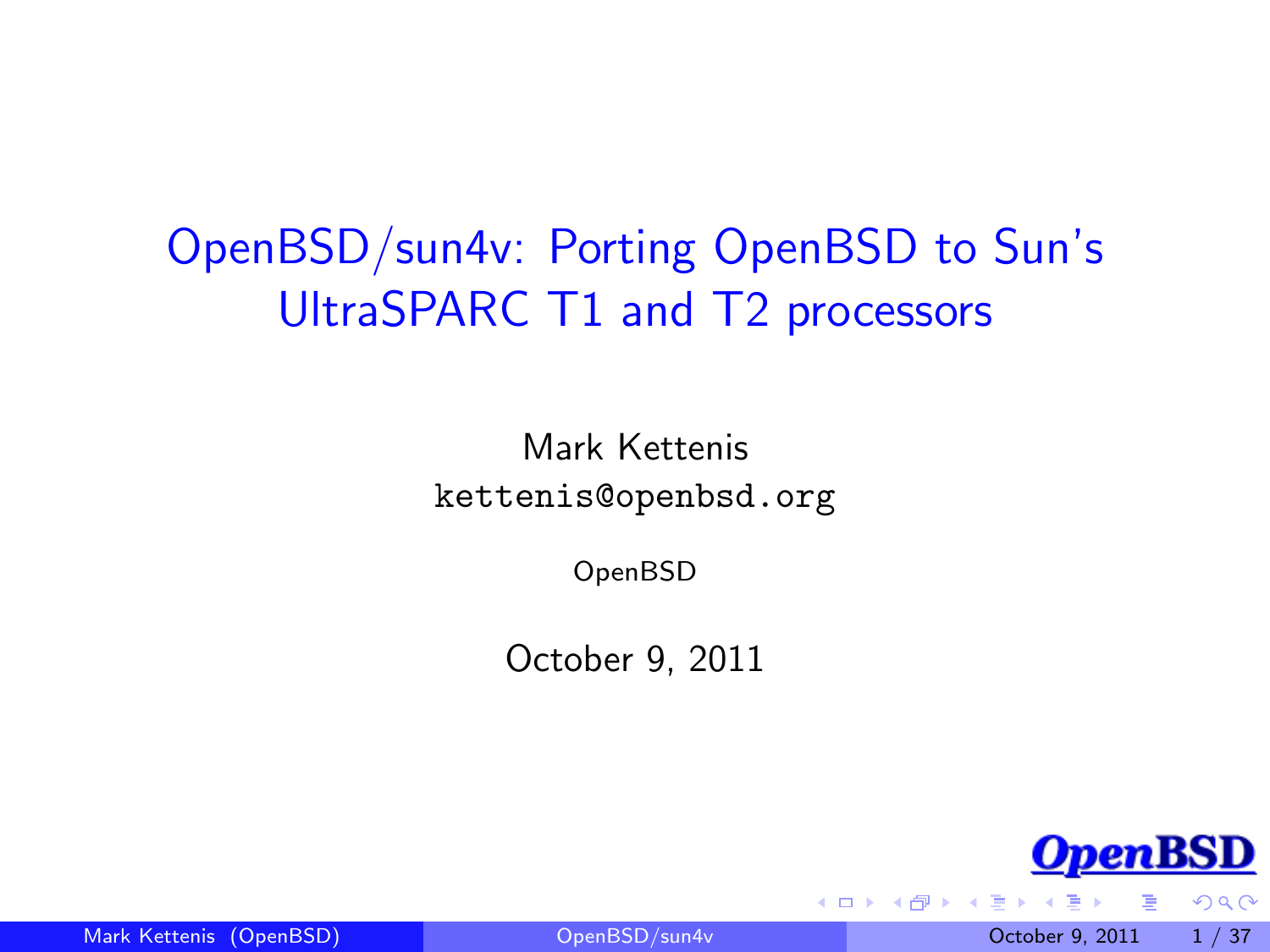## **Outline**

#### **[Introduction](#page-2-0)**

- 2 [History of 64-bit SPARC](#page-3-0)
- 3 [Step 1: OpenBSD on "bare metal"](#page-8-0)
- 4 [Step 2: OpenBSD in a guest domain](#page-15-0)
- 5 [Step 3: OpenBSD in the primary domain](#page-23-0)
- 6 [Future improvements](#page-30-0)



 $QQ$ 

4 0 8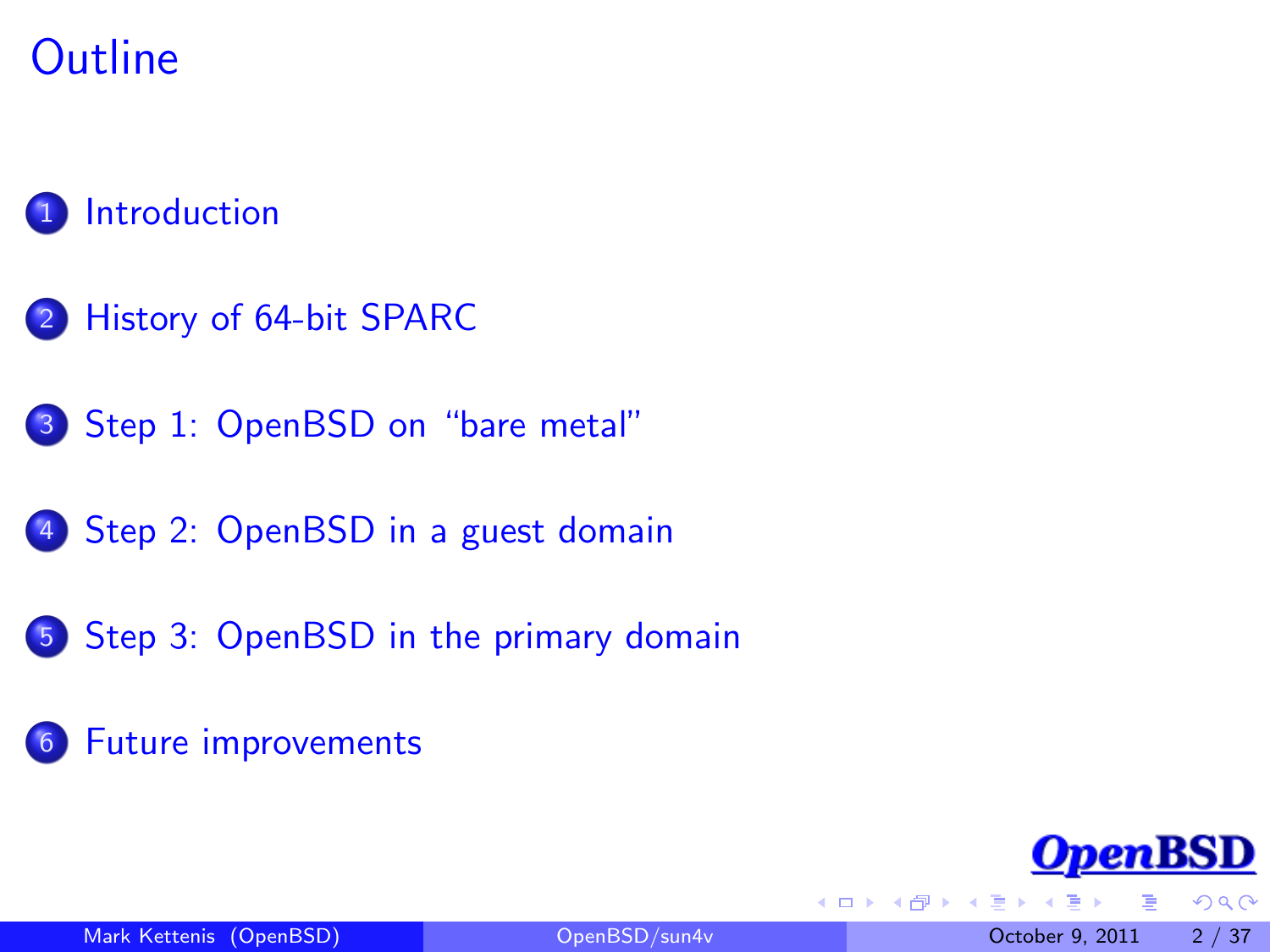#### Introduction

#### Just like BSD, SPARC is very undead!

- **.** Oracle just unveiled the a new SPARC CPU
- World's Nr. 1 supercomputer is SPARC



<span id="page-2-0"></span> $QQ$ 

 $\leftarrow$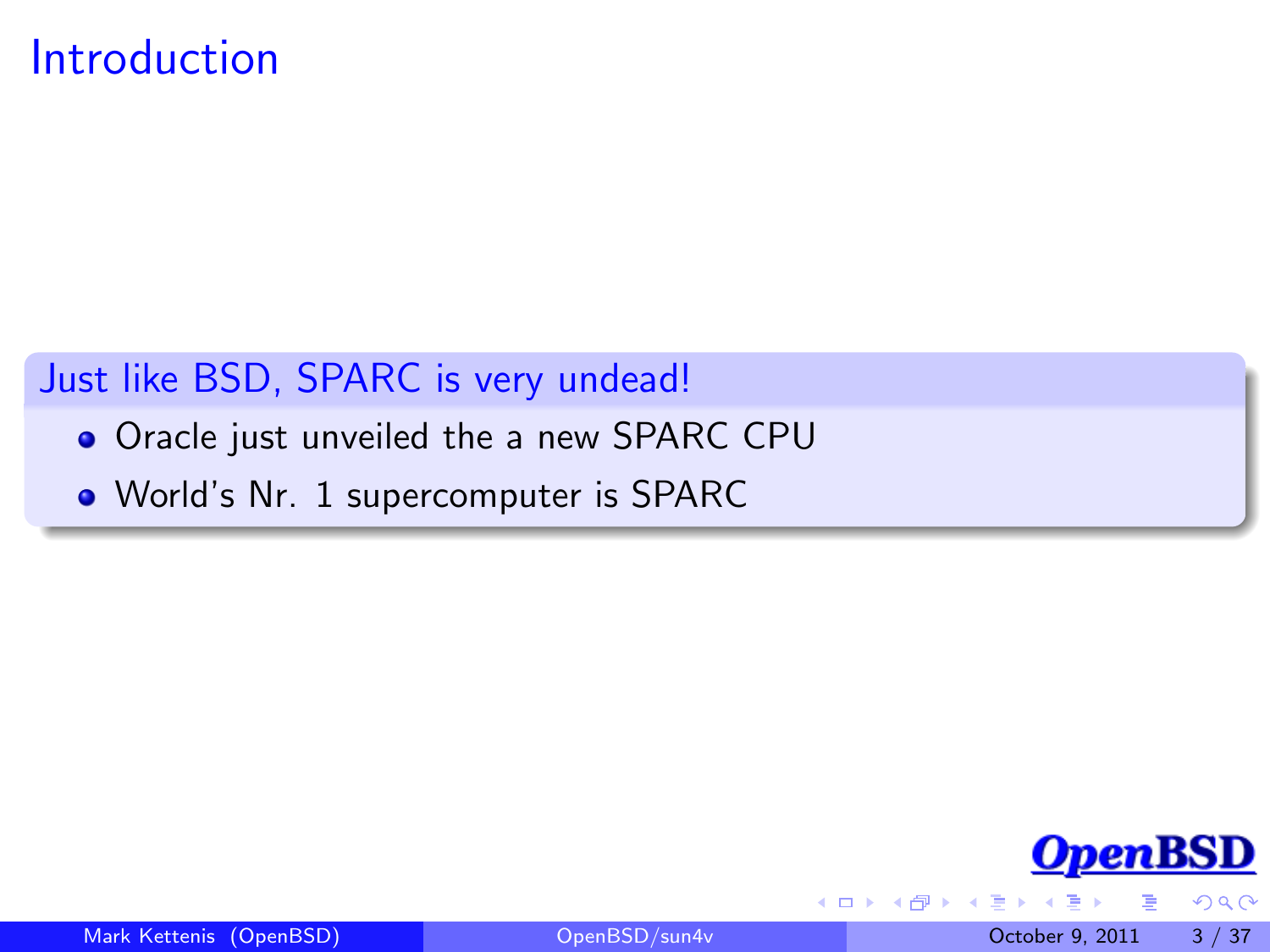# Short History of SPARC

- 32-bit SPARC V7/V8 Lots of implementations
- **64-bit SPARC V9** 
	- $\blacktriangleright$  Fully specified unpriviliged mode
	- $\blacktriangleright$  Partly specifies priviliged mode

First implemented by HAL/Fujitsu: SPARC64 Sun followed with UltraSPARC (sun4u)

▶ Priviliged mode differse between SPARC64 and UltraSPARC (MMU)

Attempt to make SPARC64 and UltraSPARC more compatible: SPARC Joint Programming Specification (JPS1).

- $\blacktriangleright$  Fujitsu SPARC64-V
- <span id="page-3-0"></span>**B** Sun UltraSPARC III

Sun UltraSPARC IV: First SPARC multicore

Sun UltraSPARC T1: Chip Multithreading, Hypervisor (sun4v)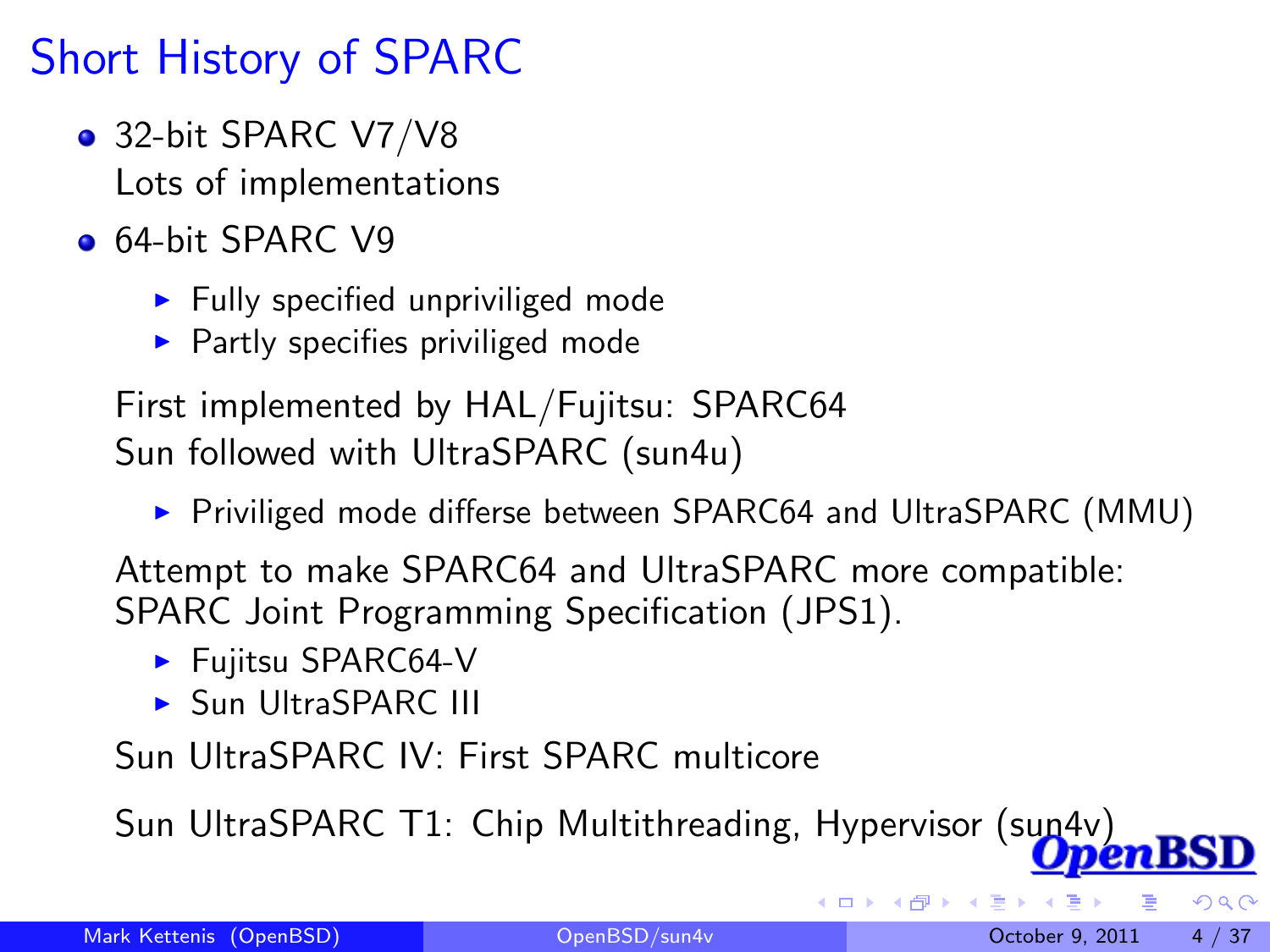## OpenBSD on SPARC V9

- OpenBSD/sparc64 runs on
	- ▶ Sun UltraSPARC I, II, III, IV, T1 and T2
	- ▶ Fujitsu SPARC64-V, SPARC64-VI and SPARC64-VII

Almost all machines are supported (including laptops and E10000)

- **•** Based on the NetBSD port by Eduardo Horvath
- **Porting to OpenBSD started in 2001; mostly done by Jason Wright** with help from Arthur Grabowski.
- **Officially supported since OpenBSD 3.0**
- OpenBSD 4.0 was the first release to run on UltraSPARC III
- OpenBSD 4.4 added support for Fujitsu SPARC64

OpenBSD is the only fully Open Source OS supporting Fujitsu SPARC64!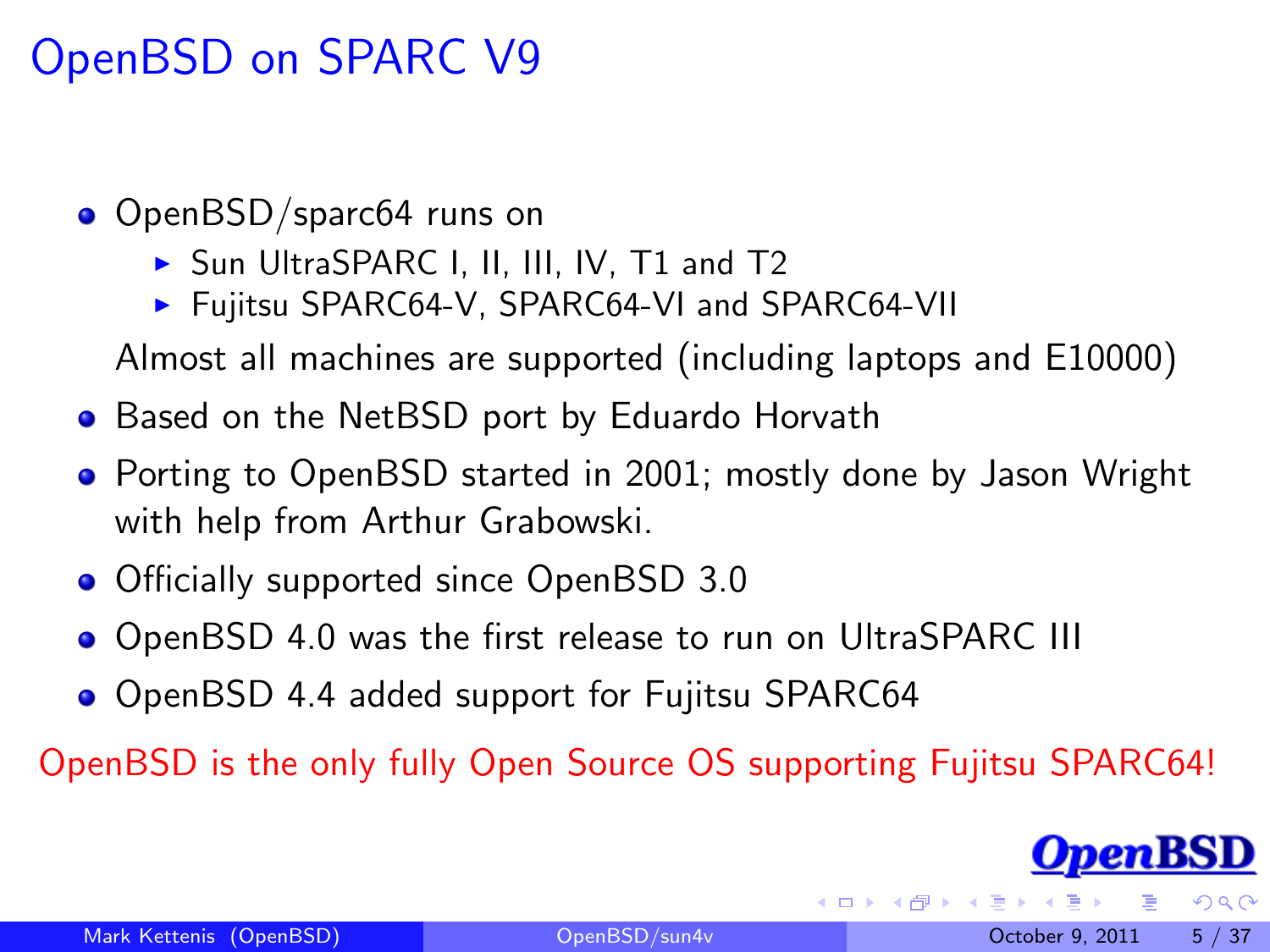## SPARC V9 "features"

- **•** RISC
- **•** Register windows
- Software TLB
- **•** Fast traps
- **•** Prioritized interrupts



 $2990$ 

4 **D** F

同 ▶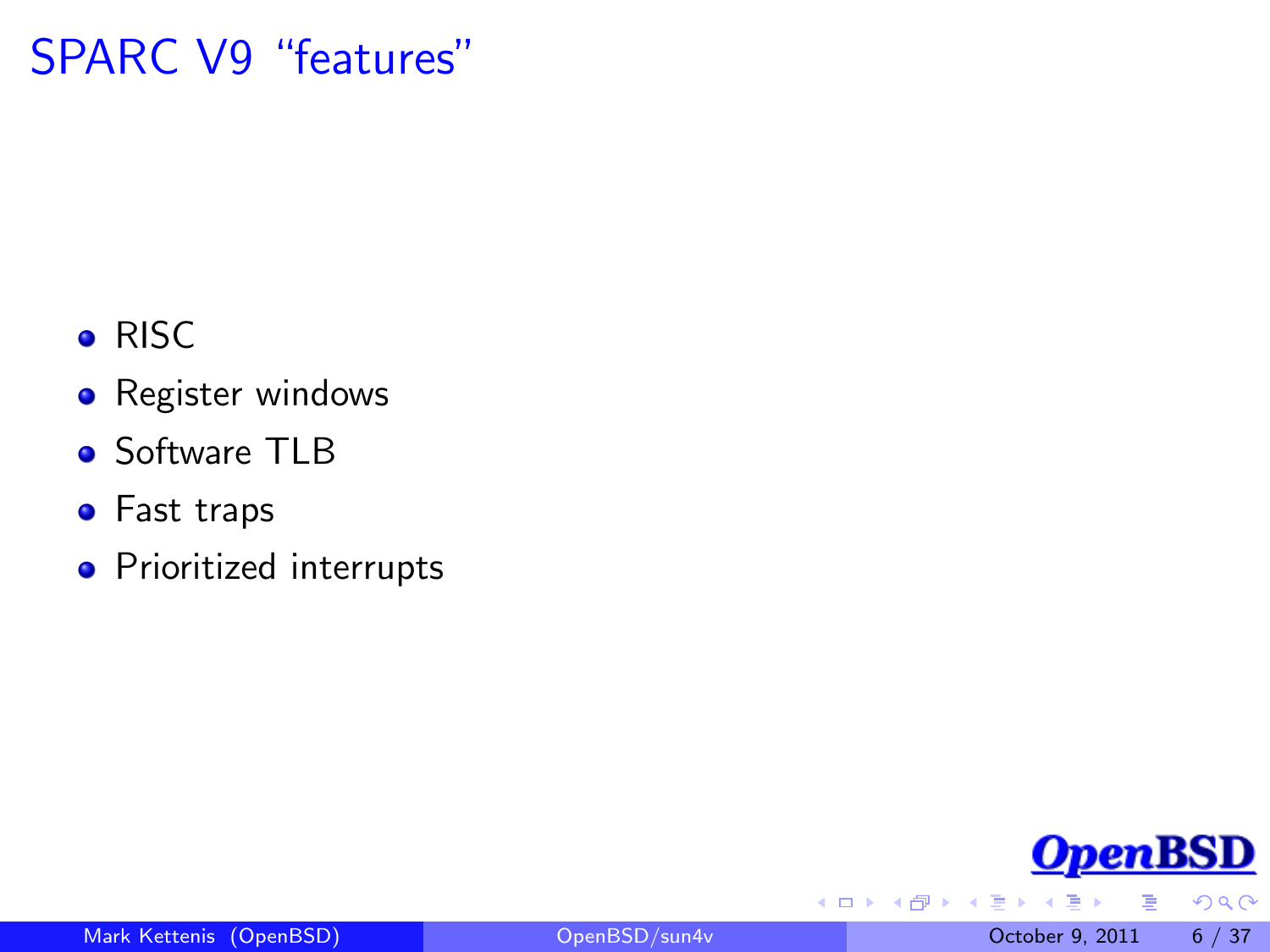# Chip Multithreading

- Hyperthreading on steroids
	- 4 or 8 threads per core instead of just 2
- Modern CPUs spend a lot of time waiting for memory access
- Switch to another thread and continue to do useful work
- **•** Multicore
	- $\triangleright$  Up to 64 virtual CPUs per chip.
	- $\triangleright$  Up to 4 chips per machine.
	- $\triangleright$  Up to 256 virtual CPUs per system (T5440).

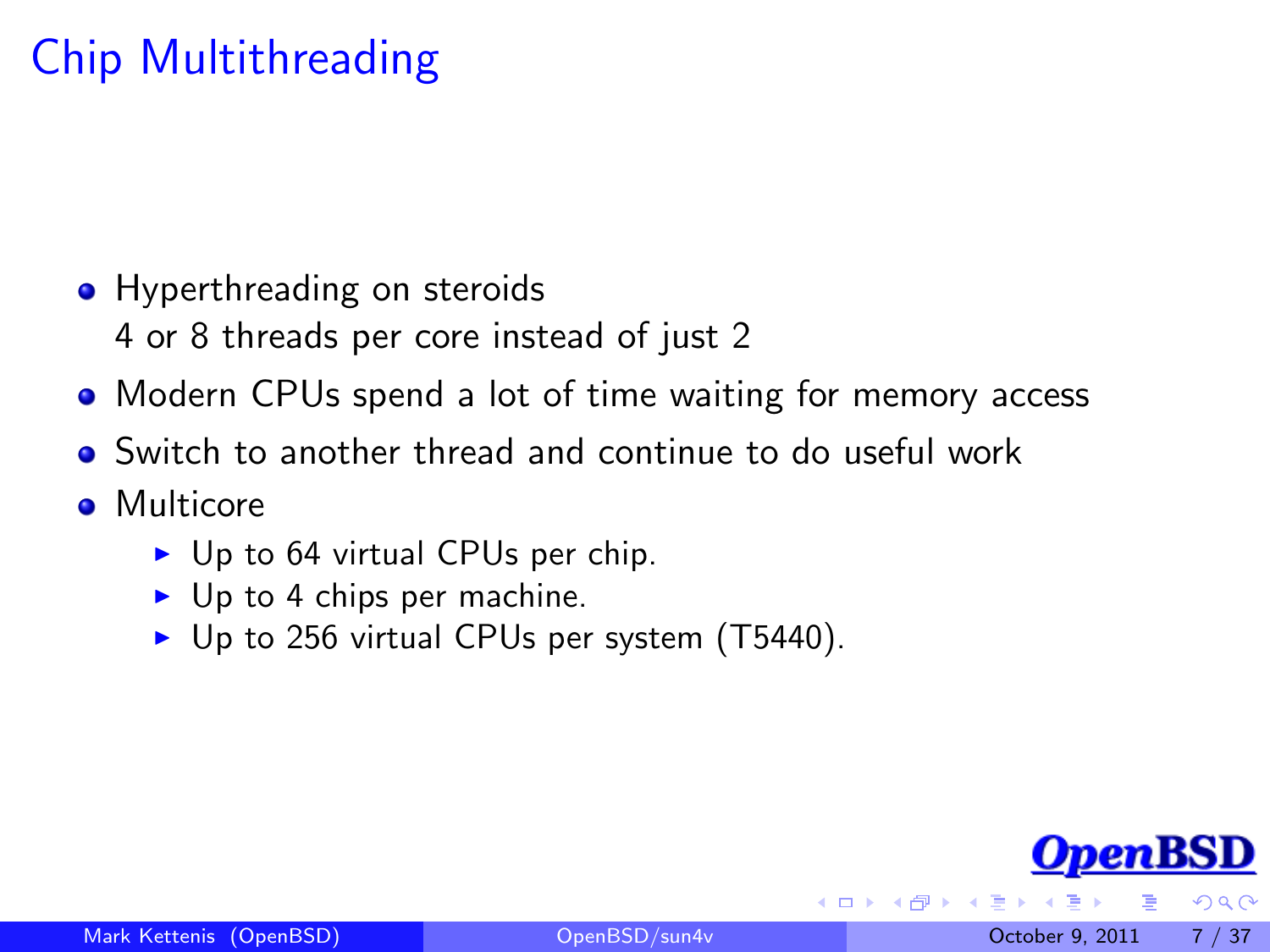## **Outline**

#### **[Introduction](#page-2-0)**

- 2 [History of 64-bit SPARC](#page-3-0)
- 3 [Step 1: OpenBSD on "bare metal"](#page-8-0)
- 4 [Step 2: OpenBSD in a guest domain](#page-15-0)
- 5 [Step 3: OpenBSD in the primary domain](#page-23-0)
- 6 [Future improvements](#page-30-0)



 $\Omega$ 

4 0 8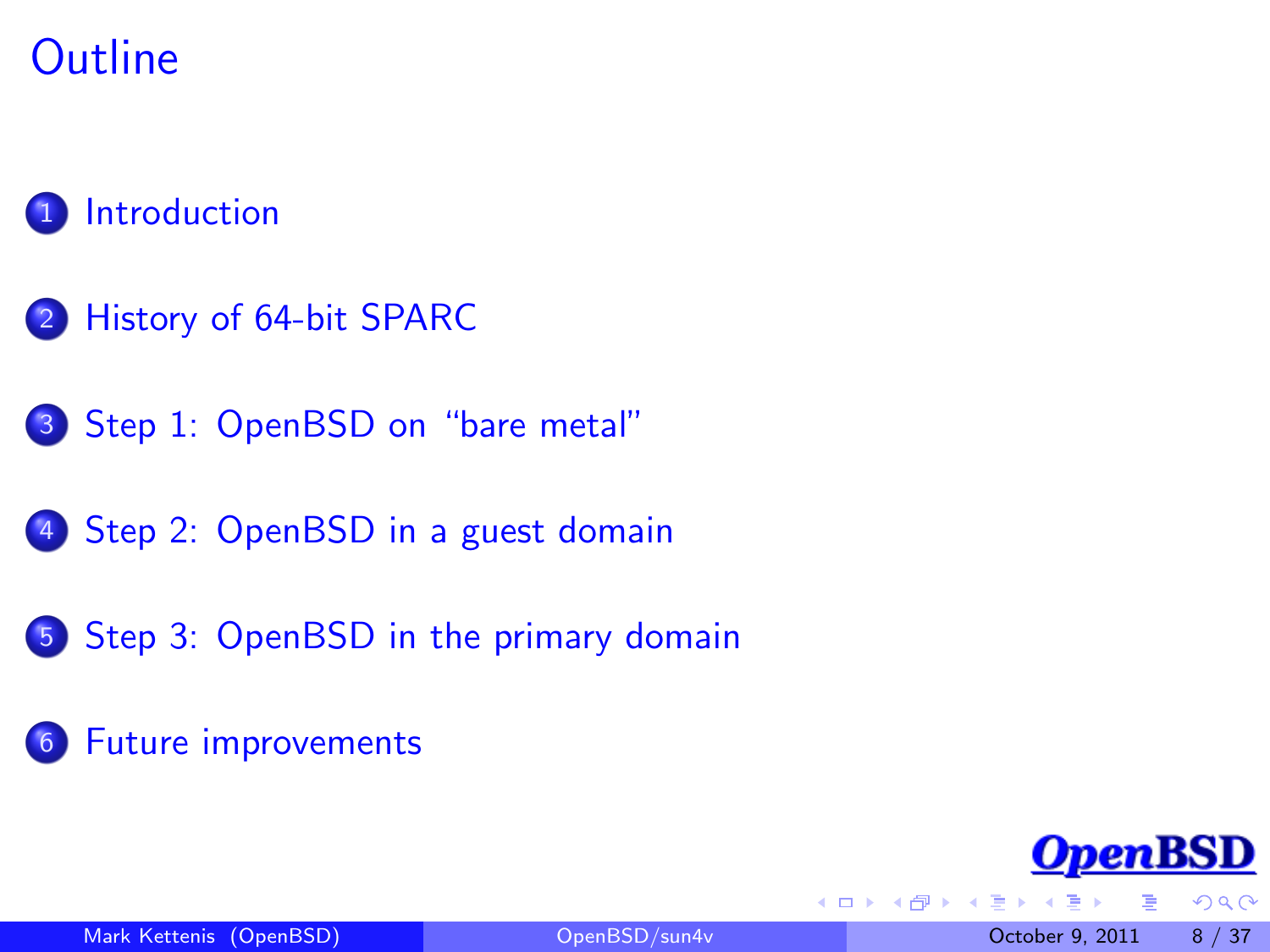#### Step 1: OpenBSD on "bare metal"

Initial Hypervisor release had no domaining capabilities



<span id="page-8-0"></span> $QQ$ 

Mark Kettenis (OpenBSD) [OpenBSD/sun4v](#page-0-0) October 9, 2011 9 / 37

4 0 8

n ⊱ 1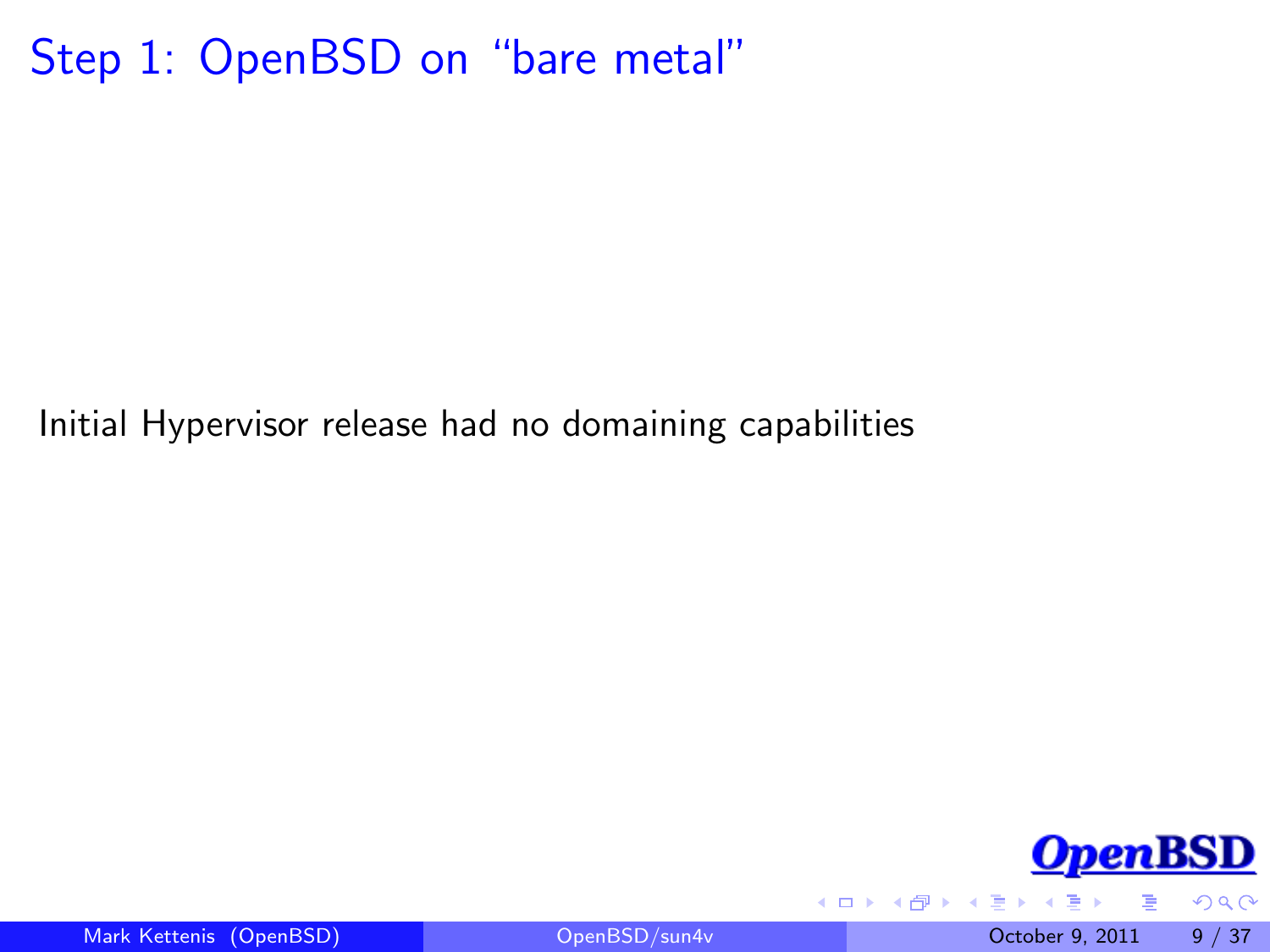#### CPU support

- Unpriviliged instruction set 100% compatible with SPARC V9
- Mostly compatible with older UltraSPARC processors
- MMU Translation Table Entries have diffrerent format
- sun4u: different sets (AG, IG, MG) of globals selected by trap type can be switched by modifying %pstate
- sun4v: different sets of globals selected by trap level; can be switched by modifying %gl

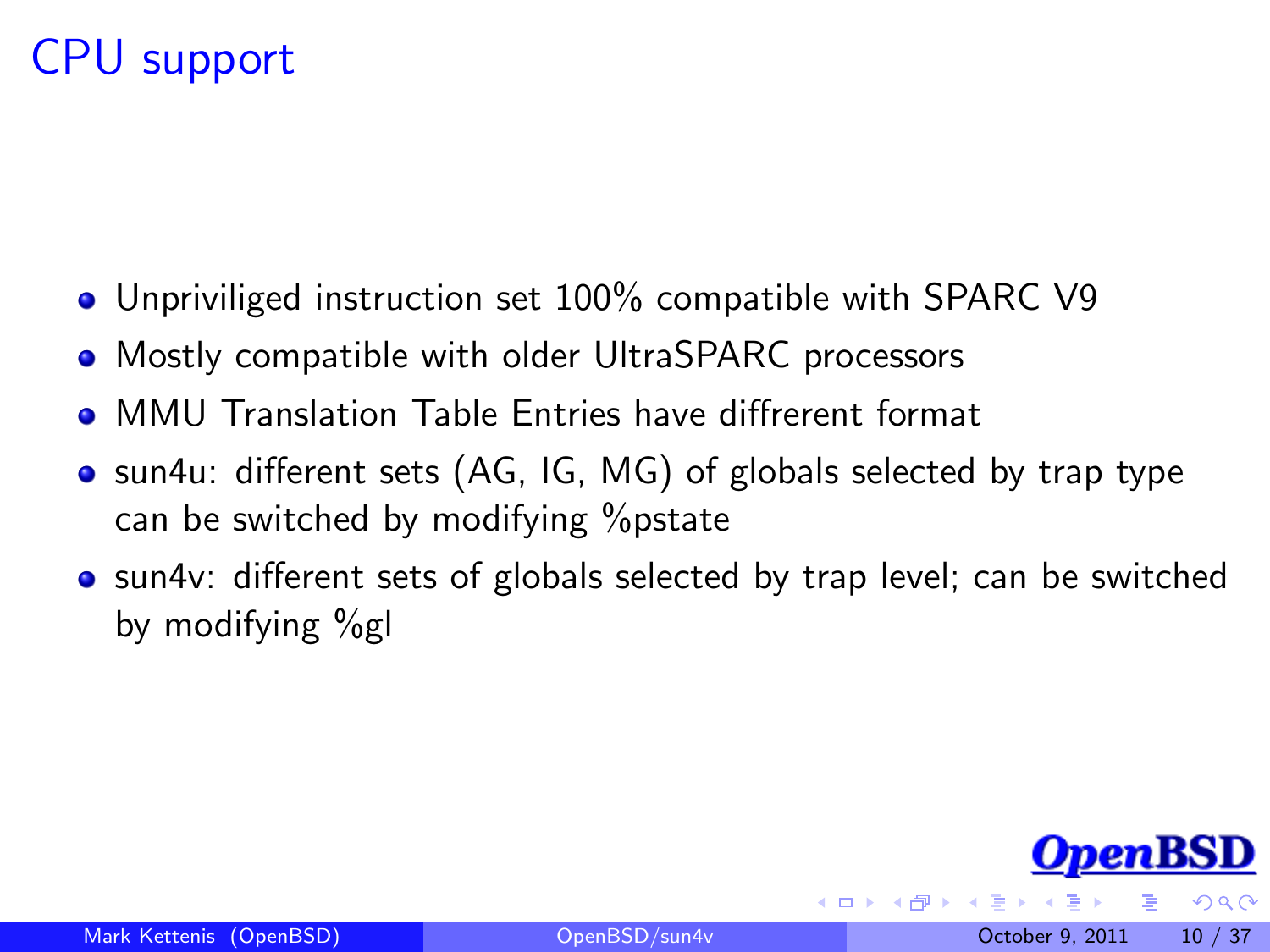#### Bootloader

- 1st stage bootloader written in Forth; no changes necessary
- 2nd stage bootloader written in C; calls OpenBOOT for all hardware access no changes necessary either
- Kernel needs lots of changes

#### Goal

Single kernel for sun4u and sun4v

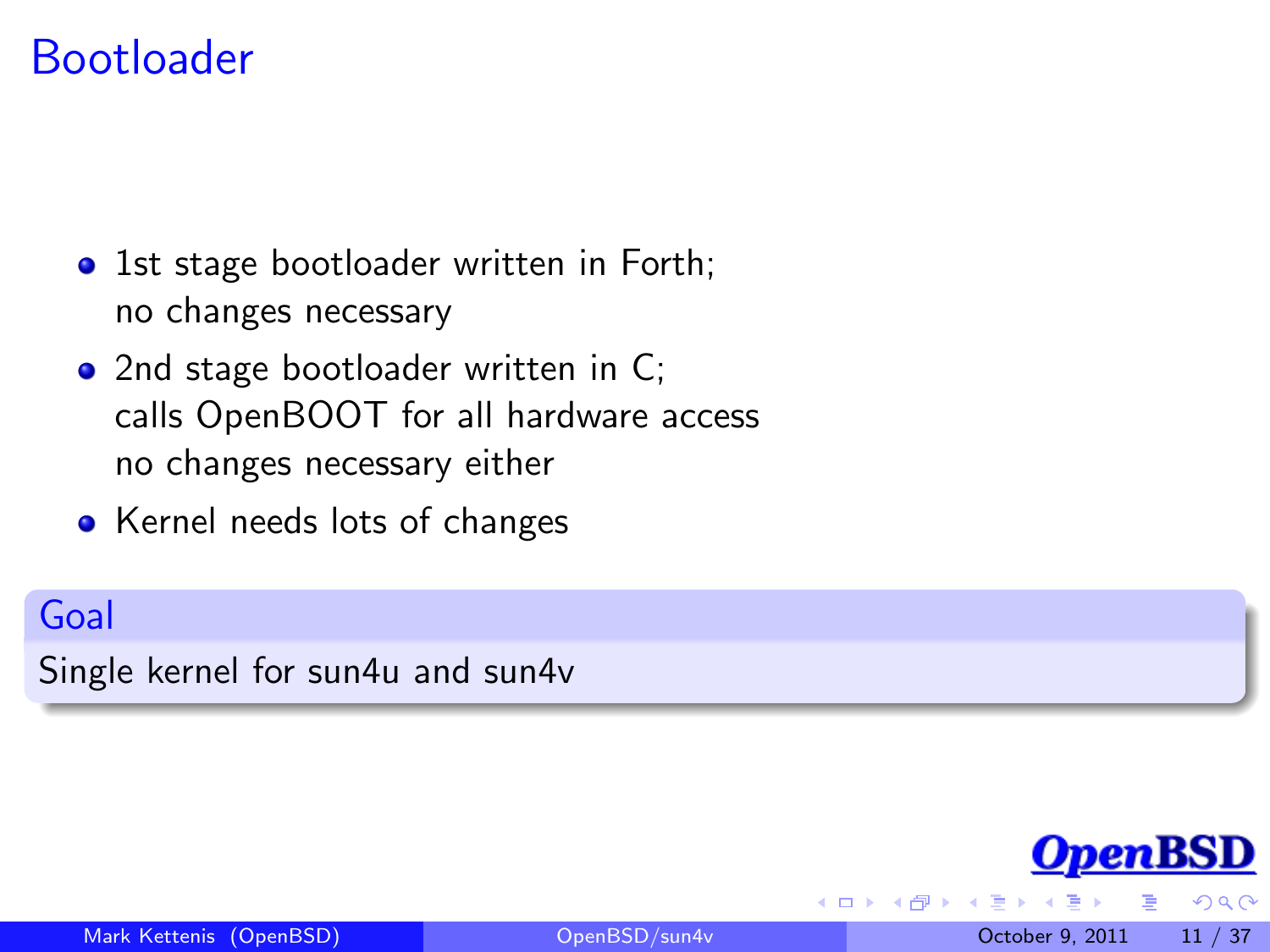## Code patching

```
#define NORMAL_GLOBALS() \
999: wrpr %g0, PSTATE_KERN, %pstate ;\
    .section .sun4v_patch, "ax" ;\
    . word 999b ;
    wrpr \%g0, 0, \%g1 ; \
    .previous
```

```
struct sun4v_patch {
    u_int32_t addr;
    u_int32_t insn;
}
```
Also used to patch away cache flushes; UltraSPARC T1/2 no longer has virtual cache aliasing



 $290$ 

4 **D** F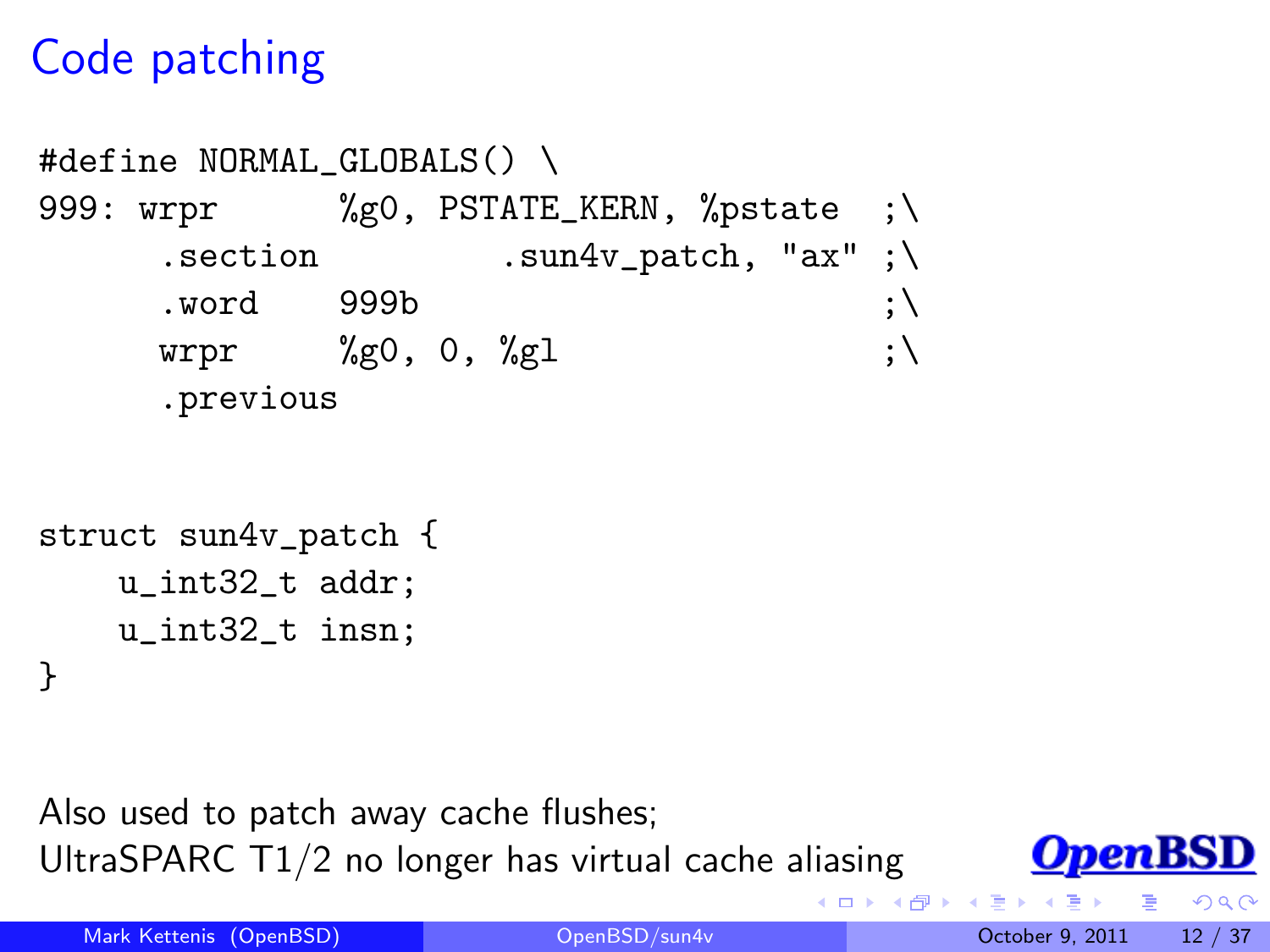## **Traps**

- SPARC V9 trap handling can be deep:
	- $\triangleright$  Register windows
	- $\triangleright$  Software TLB
- sun4u: 4 levels of nested trap levels
- sun4v: 4 leves, but 2 reserved for Hyperpriviliged mode
	- $\blacktriangleright$  Hypervisor helps by doing some of the TLB handling
	- $\triangleright$  Still some trickery needed: ivert order in which traps are handled
- Seperate trap handlers for sun4u and sun4v



 $\Omega$ 

4 **D** F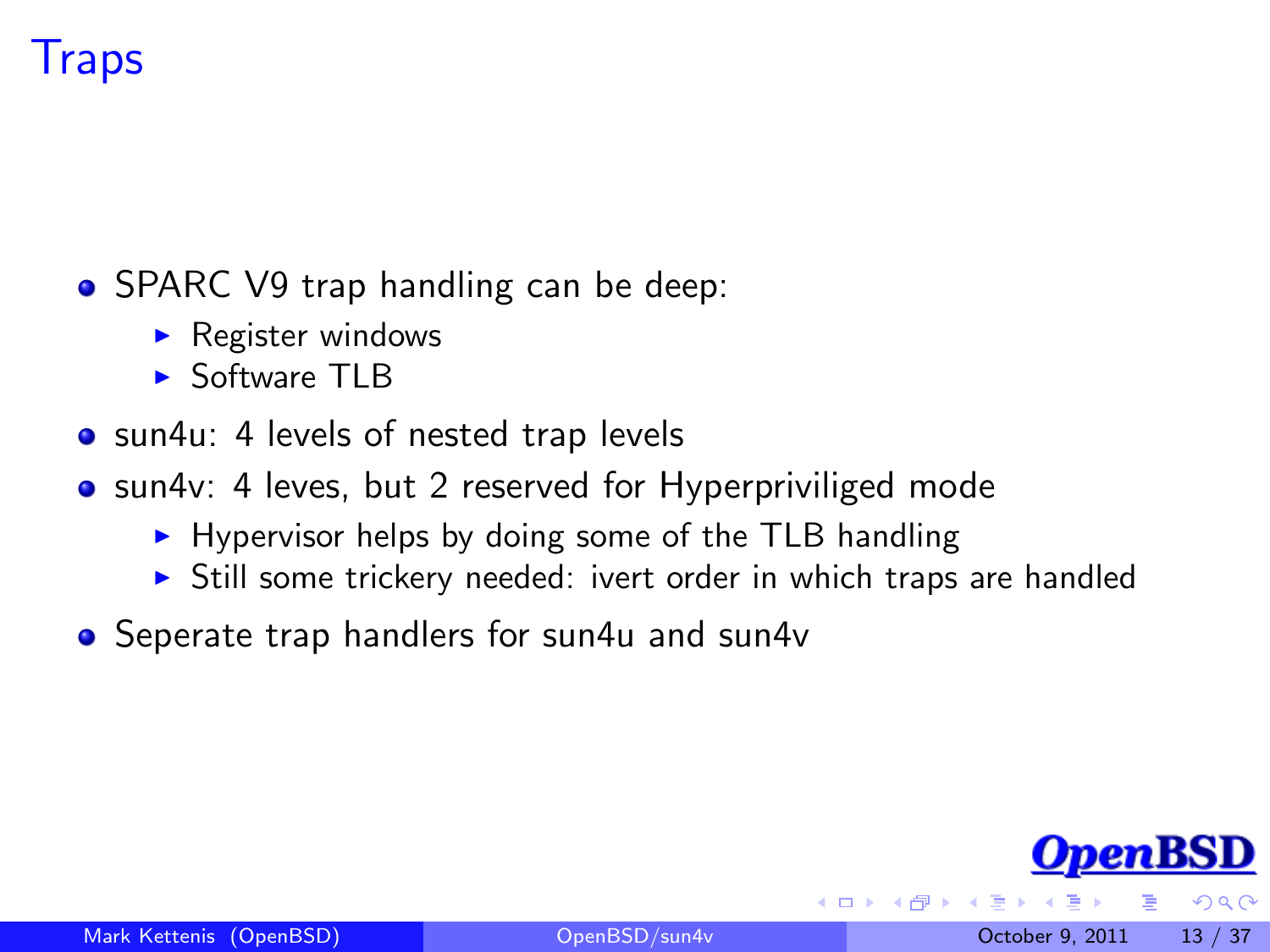#### System support

#### CPU support is not enough

Also need to be able to talk to the system hardware to do I/O.

#### Device drivers:

vbus(4) virtual device bus vpci(4) virtual PCIe host bridge vrng(4) virtual random number generator  $vrtc(4)$  virtual real time clock

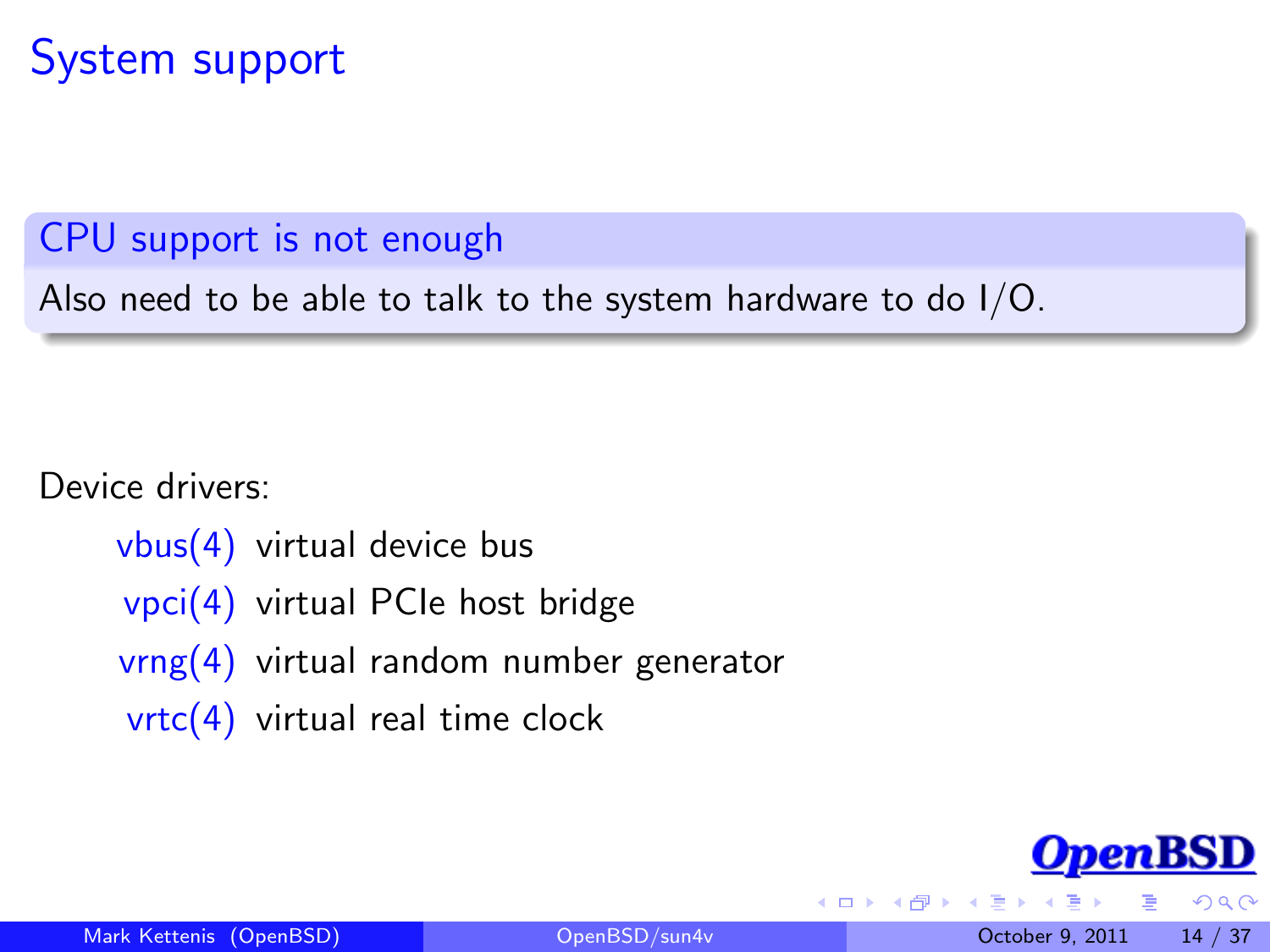## PCI host bridge

Several generations of PCI host bridges un sun4u:

Psycho UltraSPARC I/II/IIi; psycho(4)

Schizo UltraSPARC III/IIIi/IV; schizo(4)

Fire UltraSPARC IIIi, PCIe; pyro(4)

Host bridge handles:

- PCI config space access
- PCI interrupt management
- IOMMU management

sun4v Hypervisor provides these services; vpci(4) makes Hypervisor calls instead of direct hardware access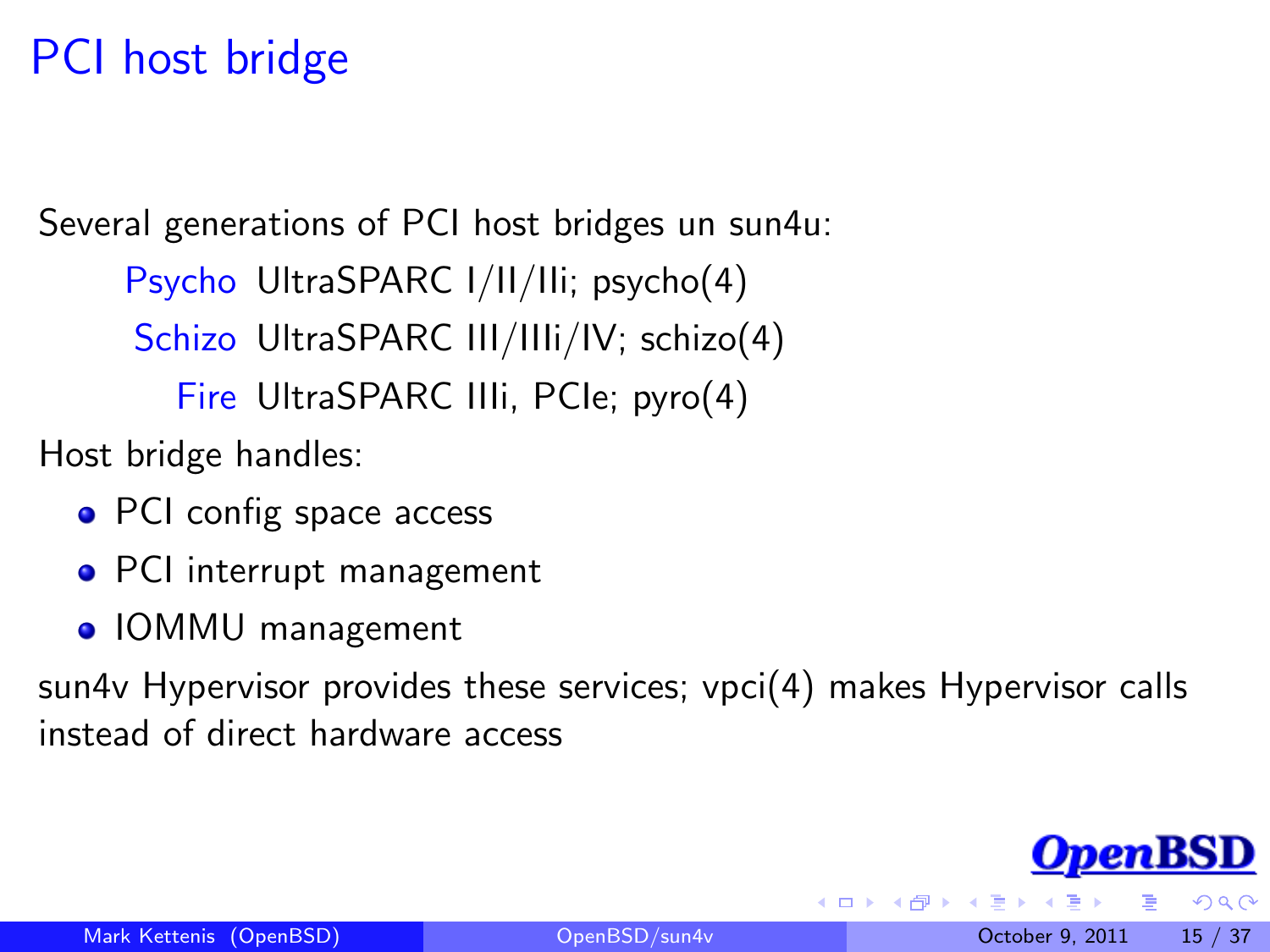Step 2: OpenBSD in a guest domain

Later Hypervisor added domaining capabilities



<span id="page-15-0"></span> $QQ$ 

Mark Kettenis (OpenBSD) [OpenBSD/sun4v](#page-0-0) October 9, 2011 16 / 37

4 **D** F

n ⊱ 1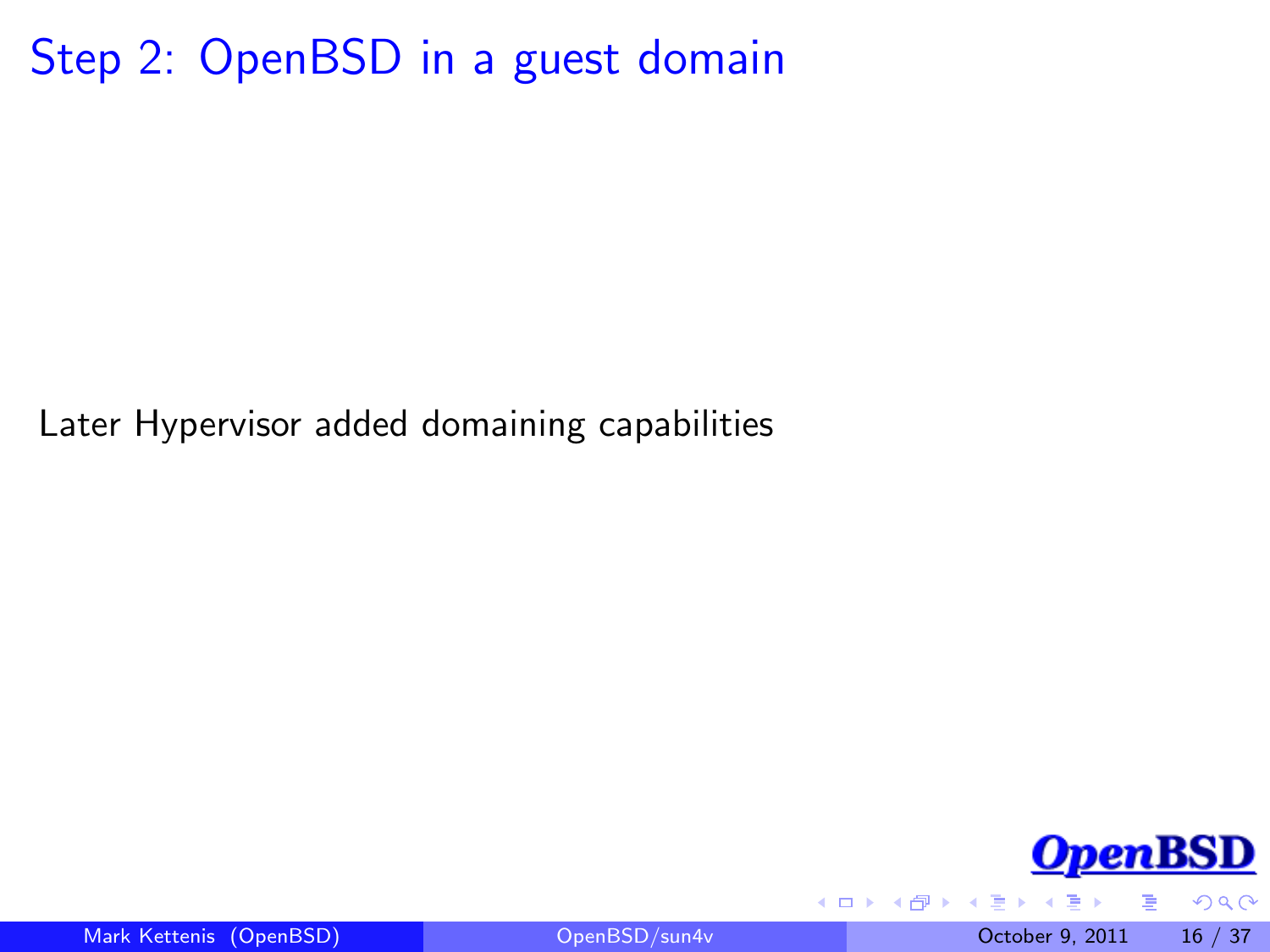## OpenBSD in a guest domain

Firmware upgrade for T1000/T2000 adds domaining capable Hypervisor Allows creation of multiple domains. Domains get assigned resources for exclusive use:

- **Q** Virtual CPUs
- Memory
- Cryptographics resources
- IO devices

Control domain Can configure the Hypervisor; has access to service processor

Service domain Domain that provides virtual devices to other domains

IO domain A domain with direct access to physical devices

Guest domain A domain that uses virtual devices provided by a service domain

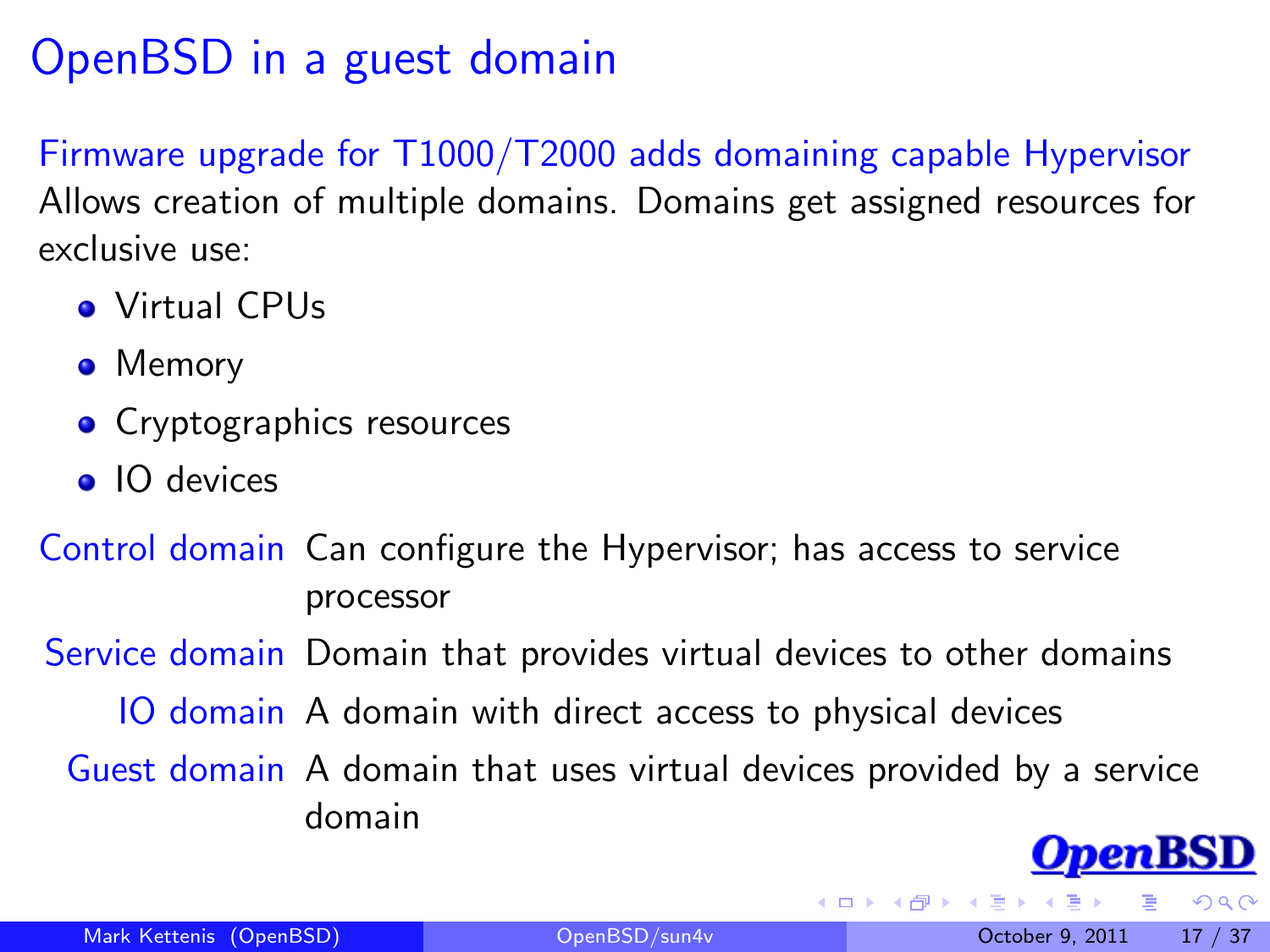#### OpenBSD in a guest domain: device drivers

Device drivers implemented in this phase:

 $cbus(4)$  channel device bus vnet(4) virtual network interface vdsk(4) virtual disk



 $QQ$ 

4 0 8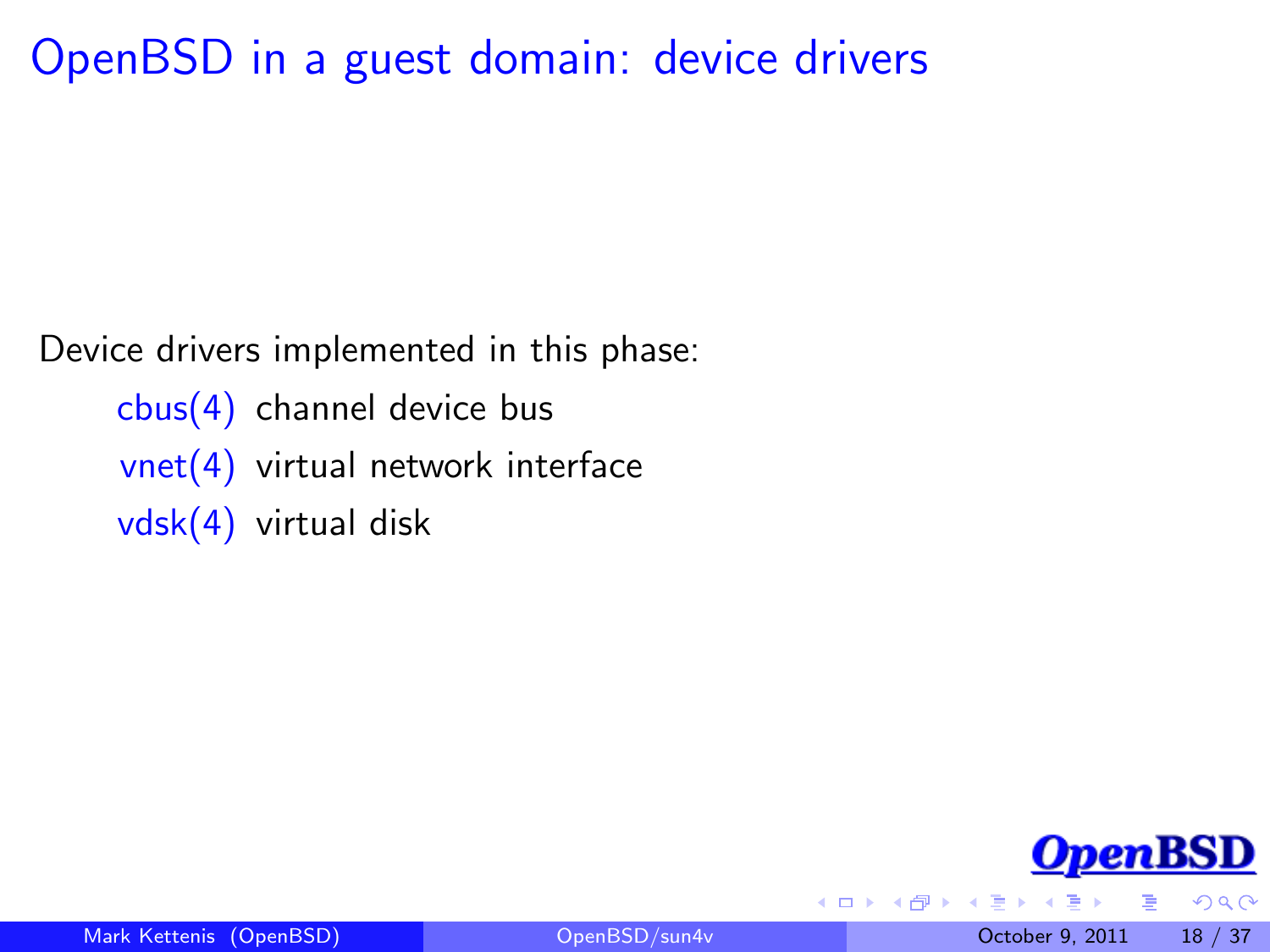# Boostrapping OpenBSD in a Guest domain

Bootstrapping was done on T1000 server:



- **•** Create control domain and IO domain using Solaris
- Boot diskless kernel (NFS root) using network interface in PCIe slot
- Hack on vnet(4) code; recompile kernel; repeat until it works
- Boot diskless kernel (NFS root) using vnet(4) interface
- Hack on vdsk(4) code; recompile kernel; repeat until it works
- Boot kernel from vdsk(4)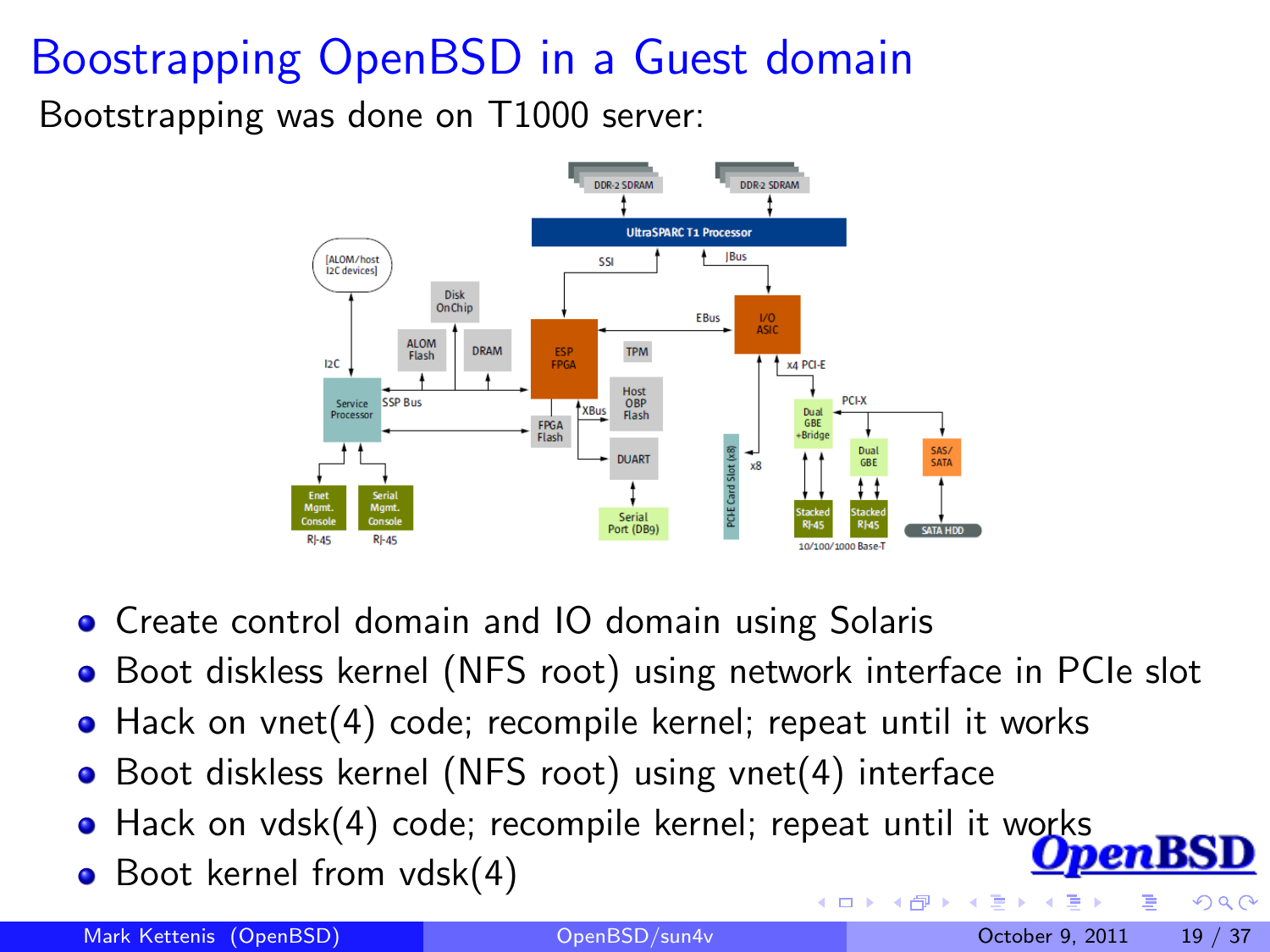## Communication between domains

#### Logical domain channels (LDC)

- Hypervisor support:
	- $\triangleright$  send/receive 64-byte message (unreliable)
	- $\triangleright$  copy memory between domains
	- $\blacktriangleright$  map another domain's pages
- Standard protocols defined by Sun:
	- $\blacktriangleright$  LDC Transport Layer: Reliable data streams using 64-byte messages
	- ▶ Virtual IO (VIO) protocols:
		- $\star$  vDisk
		- $\star$  vNet

Built on top of the LDC Transport Layer

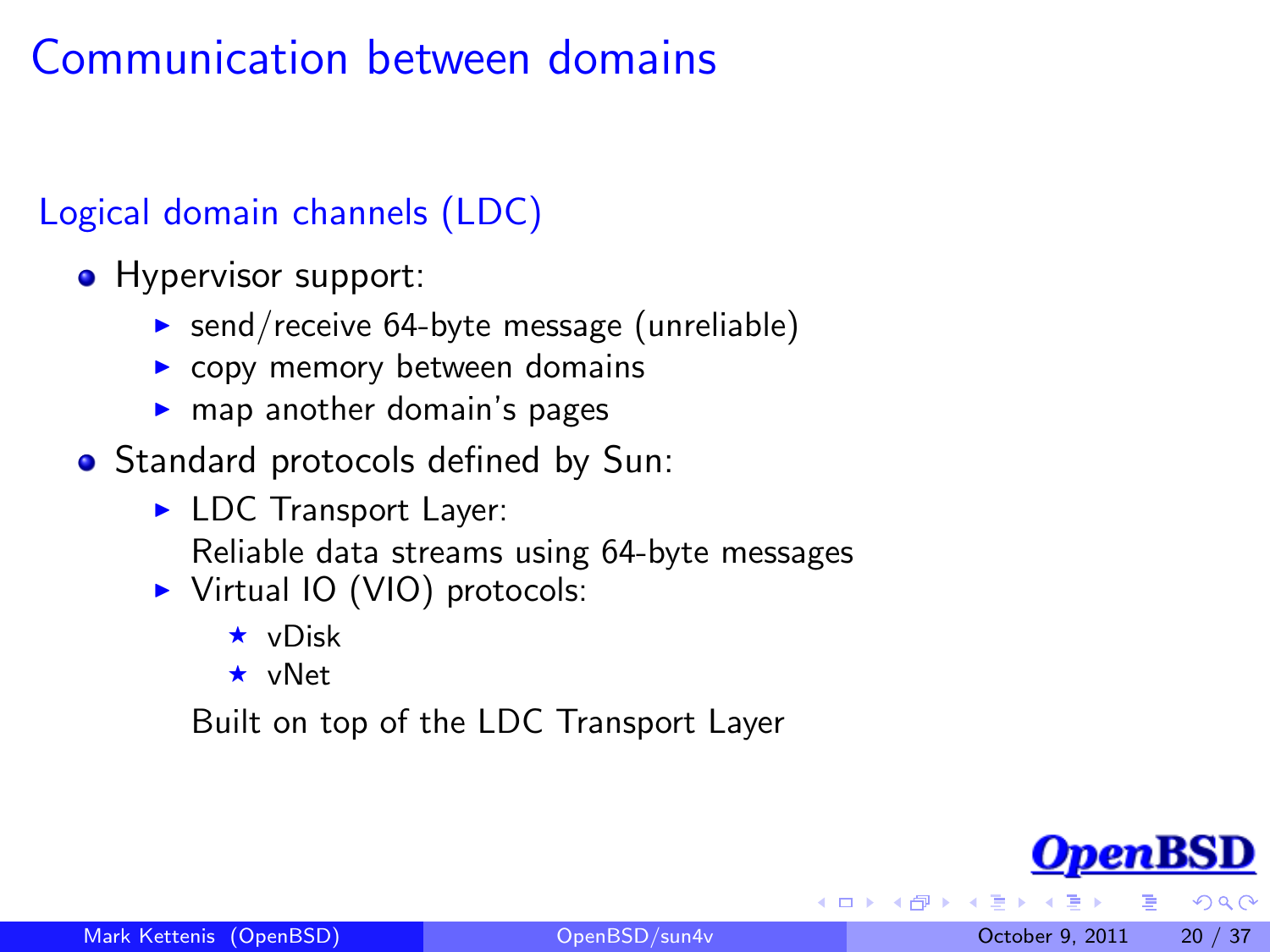## Virtual Network Interfaces

#### Implements vNet virtual IO protocol

- Memory containing Tx packets needs to be exposed to other domain.
- Can't trust the other domain: don't expose mbufs to it!
- Dedicated memory pool for each interface; copy mbufs into pool before Tx

cbus0 at vbus0 vnet0 at cbus0 chan 0x0: ivec 0x200, 0x201, address 00:14:4f:f8:38:e7

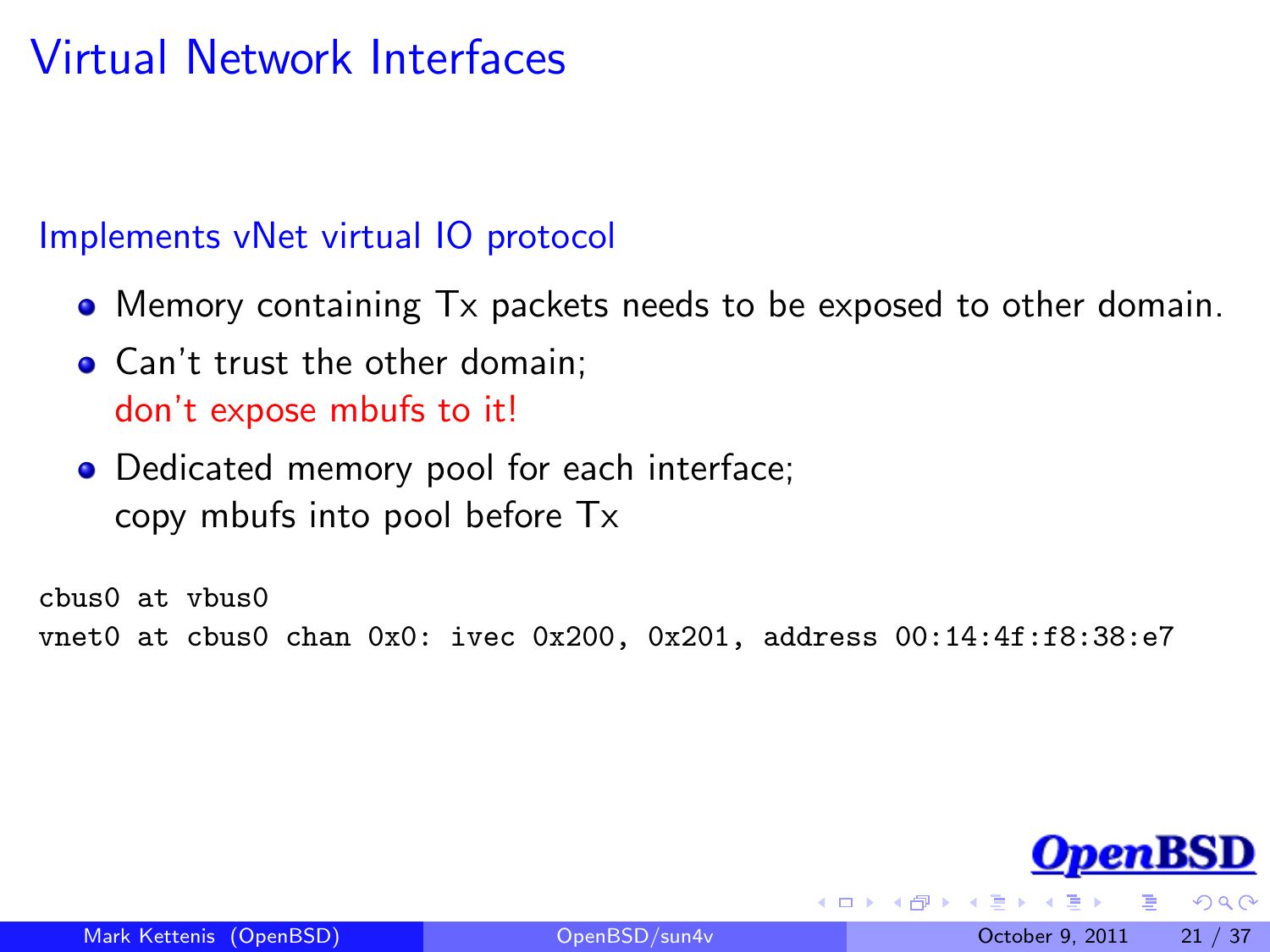## Virtual Disks

Implements client side of vDisk virtual IO protocol

- vdsk(4) emulates SCSI SCSI commands are converted into vDisk commands
- **•** Expose buffers to other domain Domain providing storage has to be trusted anyway

cbus0 at vbus0 vdsk0 at cbus0 chan 0x2: ivec 0x204, 0x205 scsibus0 at vdsk0: 2 targets sd0 at scsibus0 targ 0 lun 0: <SUN, Virtual Disk, 1.1> SCSI3 0/direct fixed sd0: 2048MB, 512 bytes/sec, 4194304 sec total vdsk1 at cbus0 chan 0x3: ivec 0x206, 0x207 scsibus1 at vdsk1: 2 targets sd1 at scsibus1 targ 0 lun 0: <SUN, Virtual Disk, 1.1> SCSI3 0/direct fixed sd1: 2048MB, 512 bytes/sec, 4194304 sec total



 $200$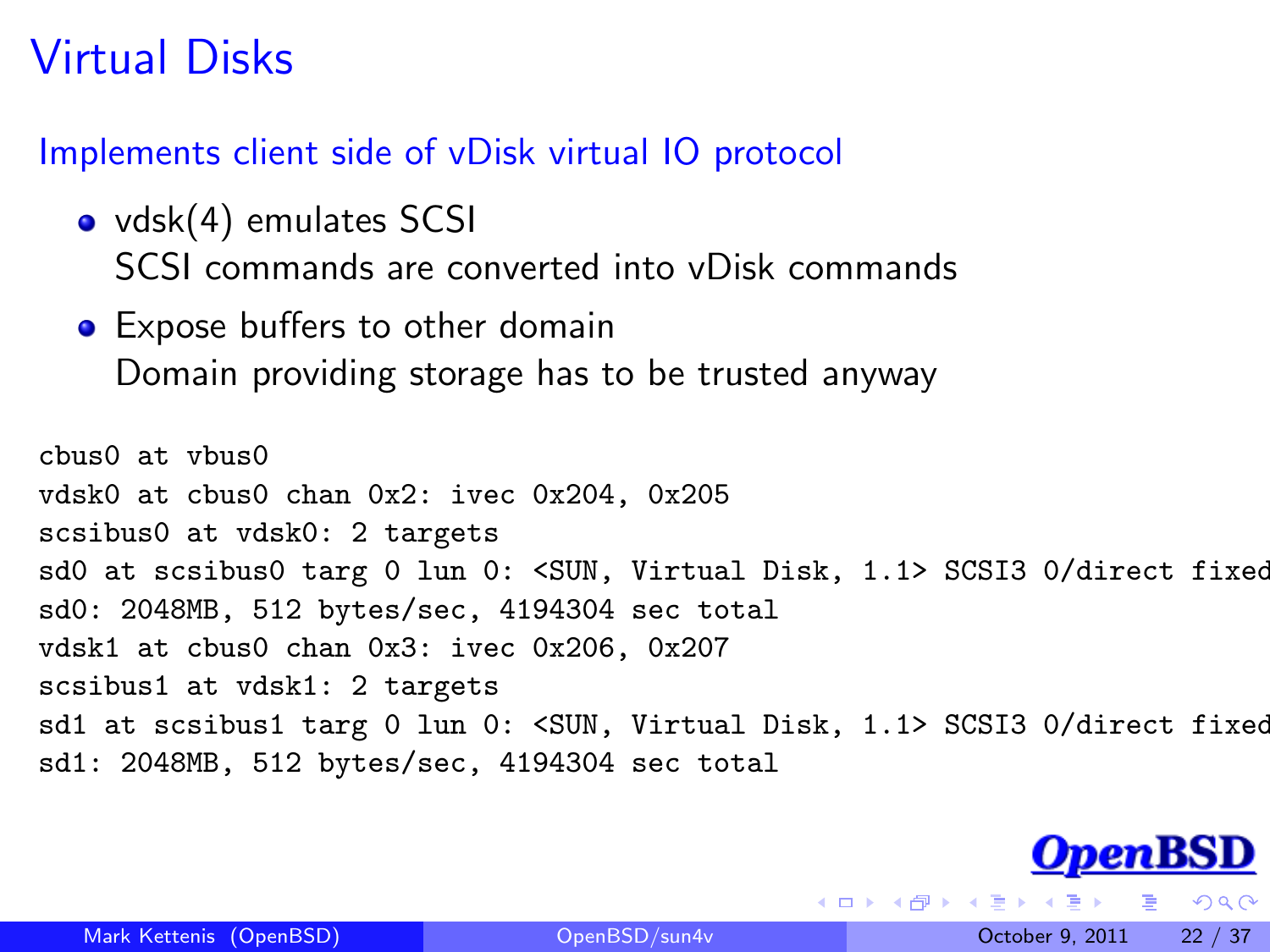#### Use case: pf firewall in the box

For example on a T1000 server:



- **Put a decent NIC into the PCI slot**
- **•** Configure vNet between domains

 $\leftarrow$ 

 $290$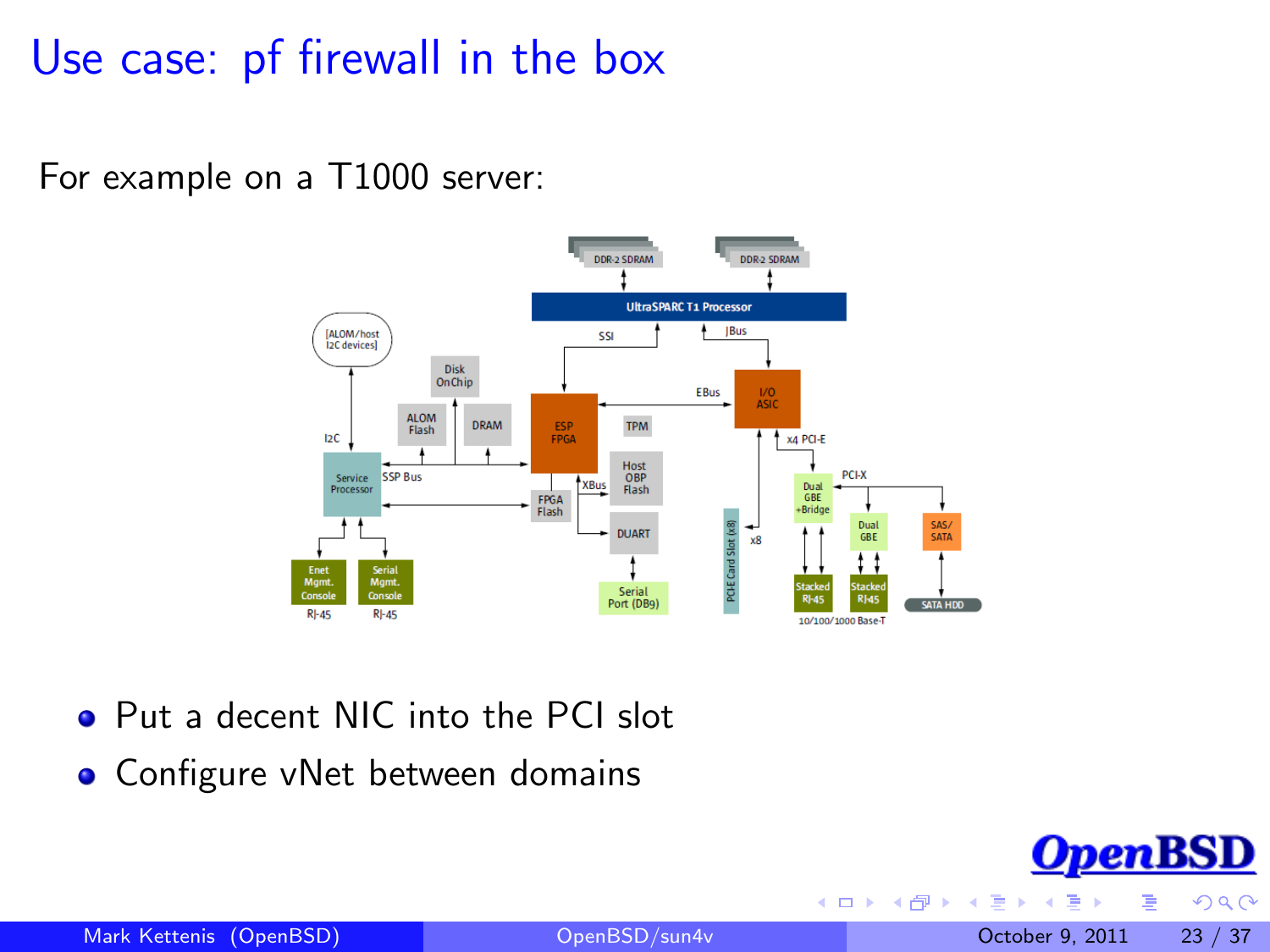## Step 3: OpenBSD in the primary domain

Device drivers:

vcc(4) virtual console concentrator vcctty(4) virtual console device vsw(4) virtual switch vds(4) virtual disk server vdsp(4) virtual disk server port



<span id="page-23-0"></span> $\Omega$ 

 $\leftarrow$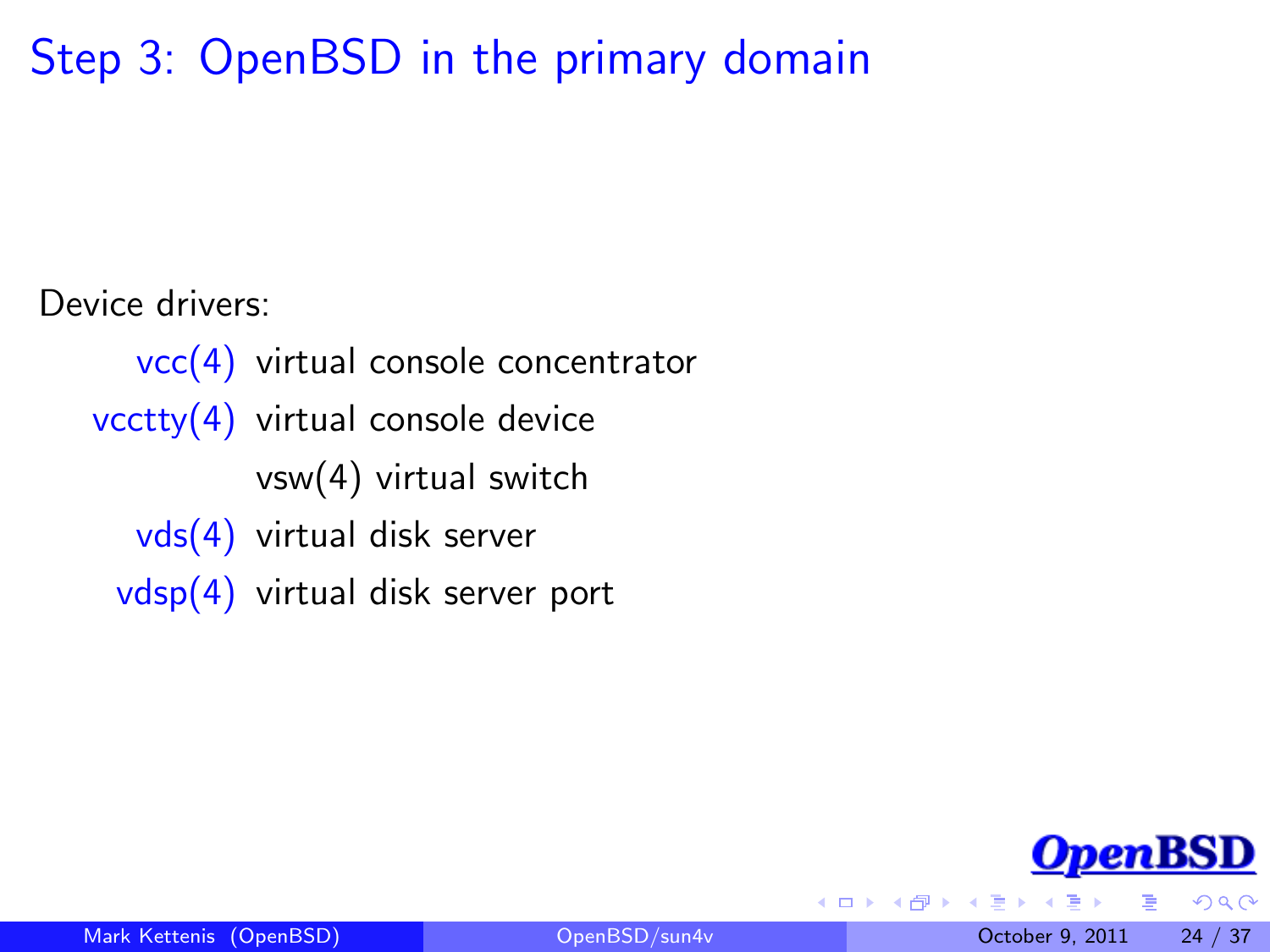#### Guest domain console access

vcc0 at cbus0 vcctty0 at vcc0 chan 0x19: ivec 0x232, 0x233 domain "svendsen" vcctty1 at vcc0 chan 0x1e: ivec 0x23c, 0x23d domain "alfven" vcctty2 at vcc0 chan 0x11: ivec 0x222, 0x223 domain "stenhammar"

# cu -l ttyV0 Connected

{0} ok



 $2990$ 

∢ □ ▶ ∢ <sub>□</sub> ▶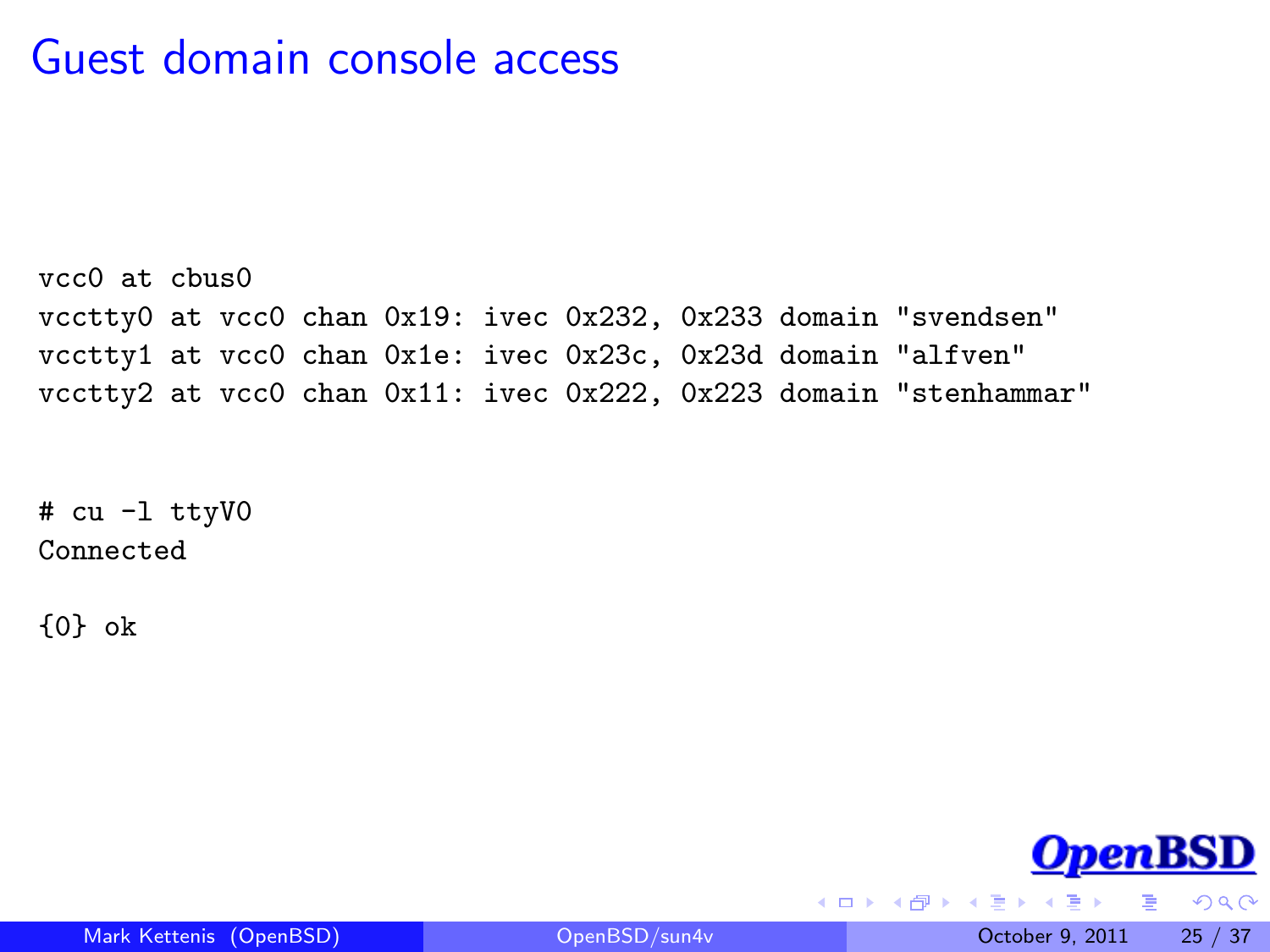## Virtual switch

Solaris has a virtual switch device driver

OpenBSD Philosophy

Avoid duplicating code!

bridge(4) already implements a layer 2 switch Reuse by:

- Create a vnet(4) interface for each switch port
- Bridge them together using bridge $(4)$

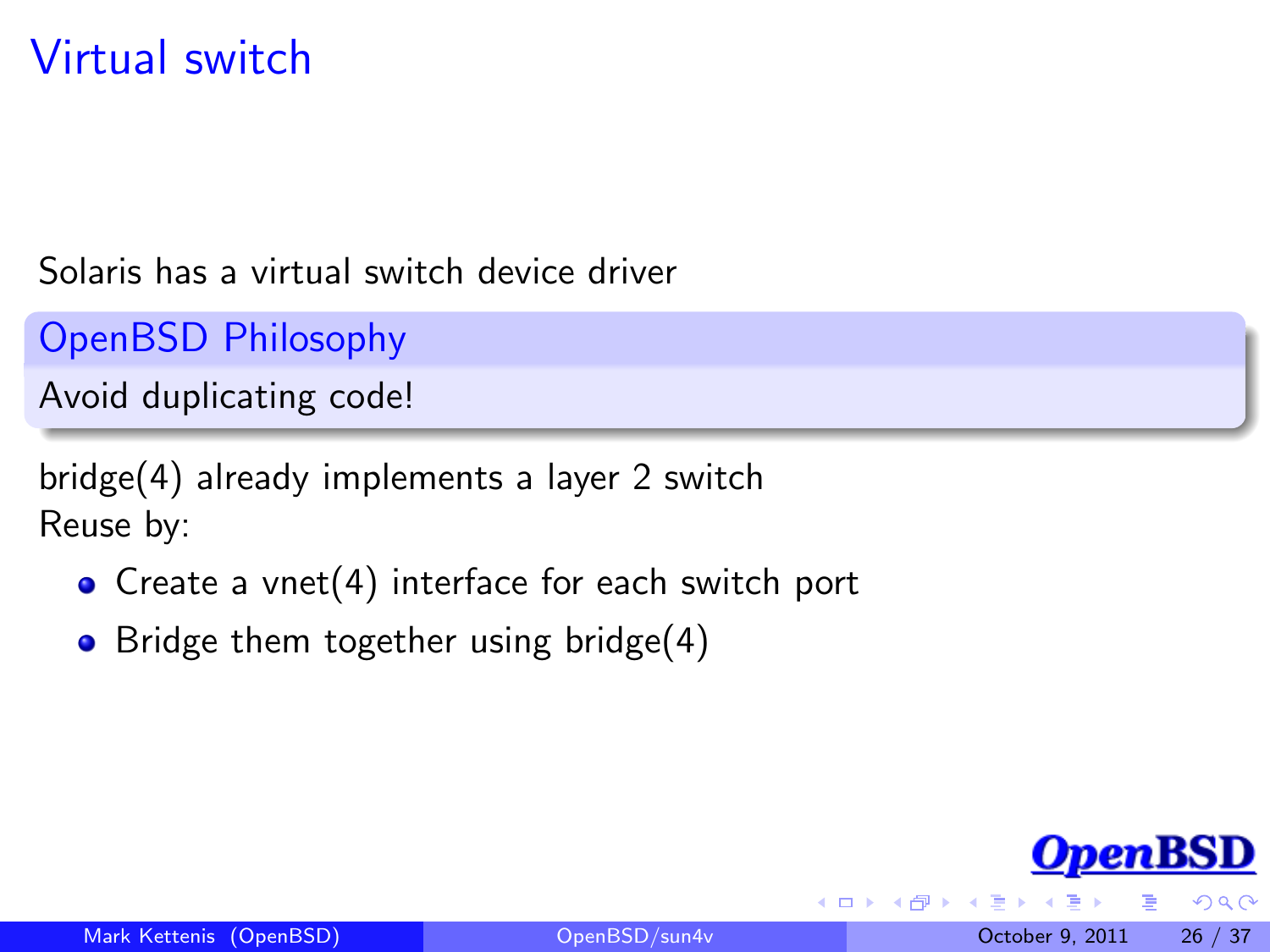#### Network configuration

vsw0 at cbus0 vnet0 at vsw0 chan 0x12: ivec 0x224, 0x225, address 00:00:00:00:00:00 vnet1 at vsw0 chan 0x1a: ivec 0x234, 0x235, address 00:00:00:00:00:00 vnet2 at vsw0 chan 0xb: ivec 0x216, 0x217, address 00:00:00:00:00:00

```
# ifconfig vnet0 -inet6 up
# ifconfig vnet1 -inet6 up
# ifconfig vnet2 -inet6 up
# ifconfig em1 up
# ifconfig bridge0 add vnet0 add vnet1 add vnet2 add em1 up
```


 $200$ 

4 D F

 $\rightarrow$   $\overline{=}$   $\rightarrow$   $\rightarrow$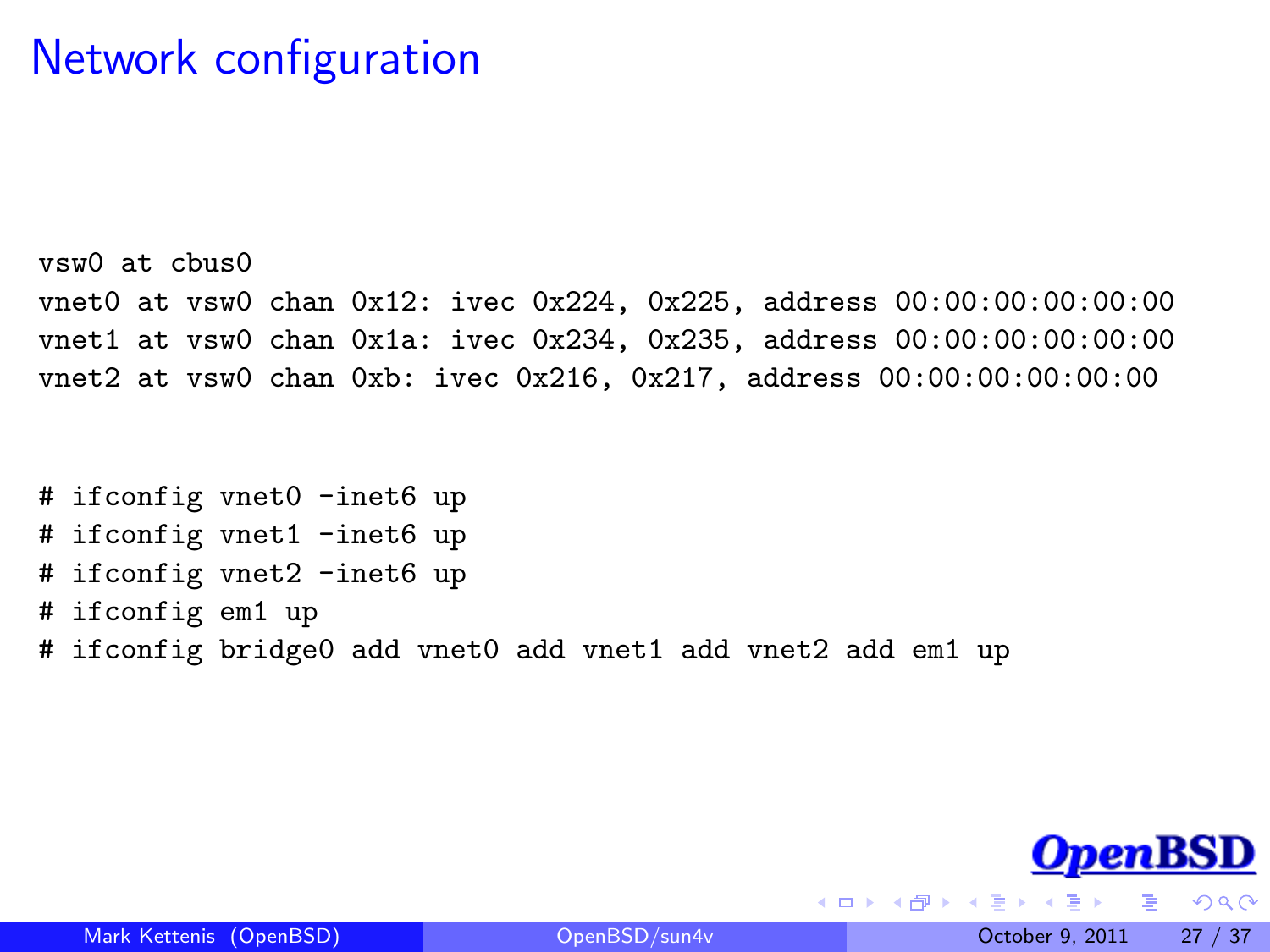## Virtual Disk Server

#### Implements server side of vDisk virtual IO protocol

- Exports disk images as virtual disks to other domains
- Much like  $vnd(4)$
- All memory is exported by the client to the server No security issues!



 $\Omega$ 

4 0 8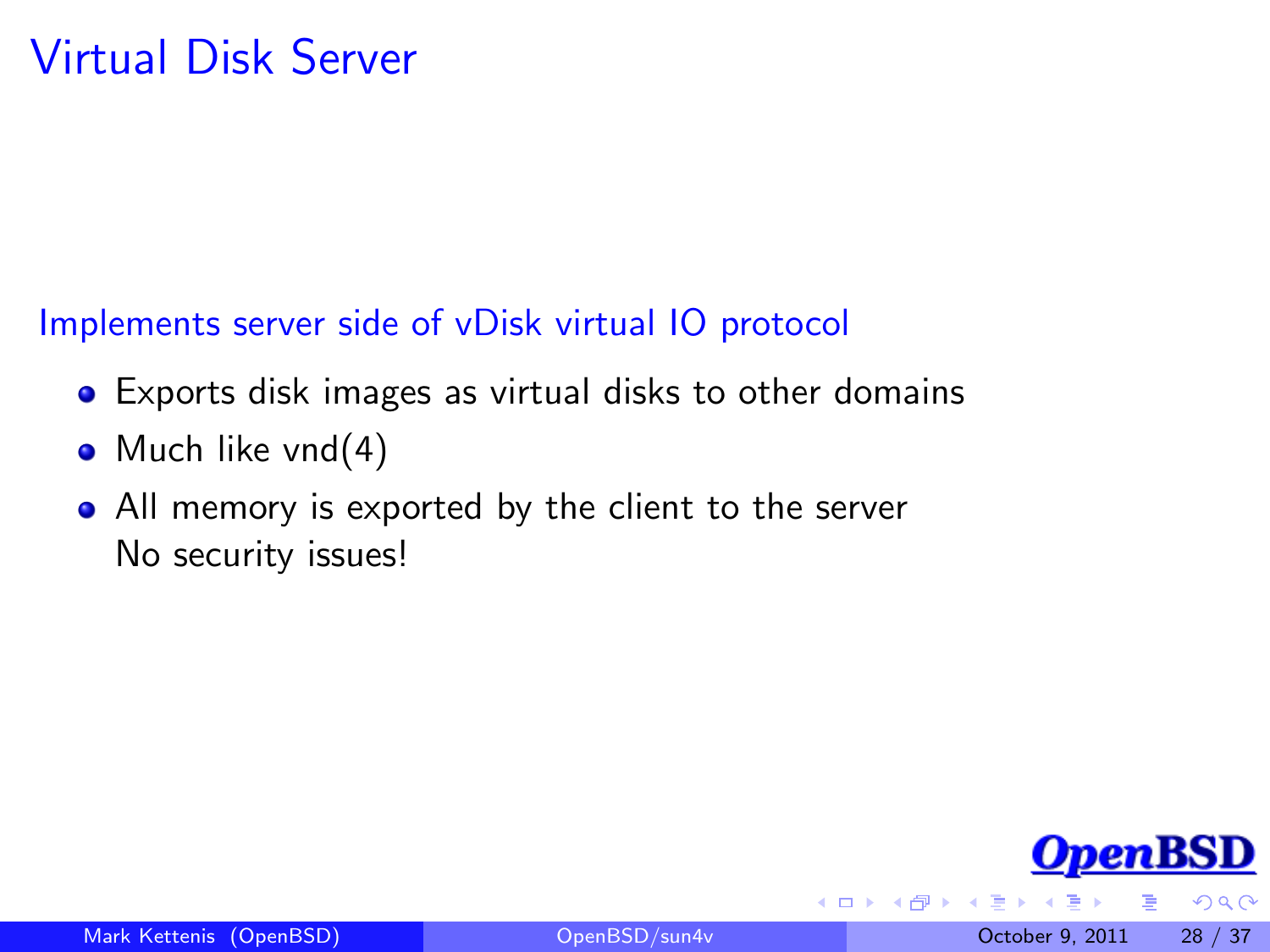#### Solaris as an OpenBSD guest

```
# cu -l ttyV2
Connected
```
{0} ok boot Boot device: disk File and args: SunOS Release 5.11 Version snv\_151a 64-bit Copyright (c) 1983, 2010, Oracle and/or its affiliates. All rights reserved. Hostname: stenhammar stenhammar console login: kettenis Password: Last login: Sat Jan 8 23:42:41 from nielsen.sibeliu

Oracle Corporation SunOS 5.11 snv\_151a November 2010 kettenis@stenhammar:~\$



 $2990$ 

**K ロ ト K 何 ト K ヨ ト**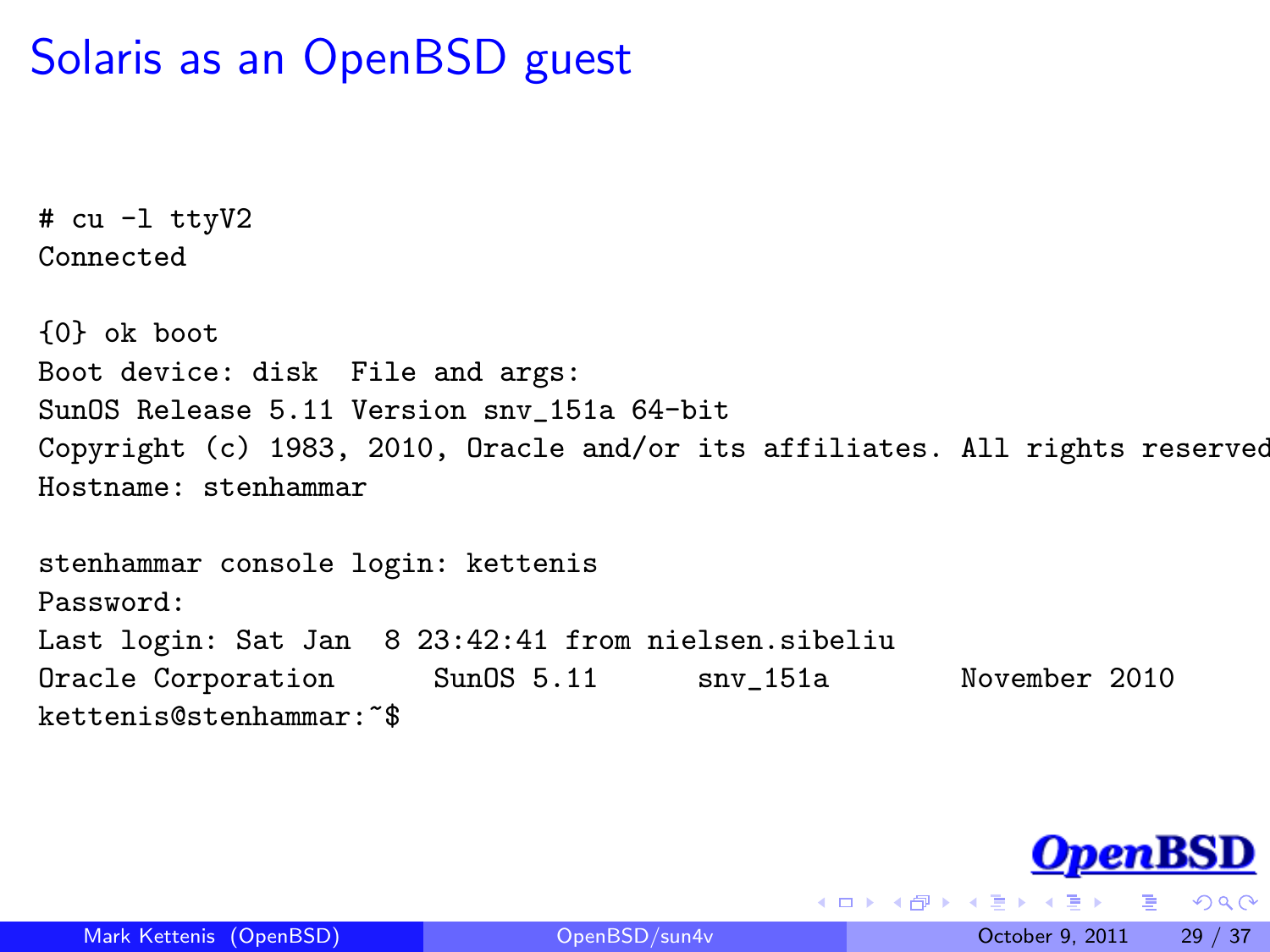#### Linux as an OpenBSD guest

- **Only mainstream SPARC distro: Debian**
- Doesn't seem to support sun4v by default
- **•** Installer boots, but no virtual hardware seems to be detected
- Poor support for installation over serial console

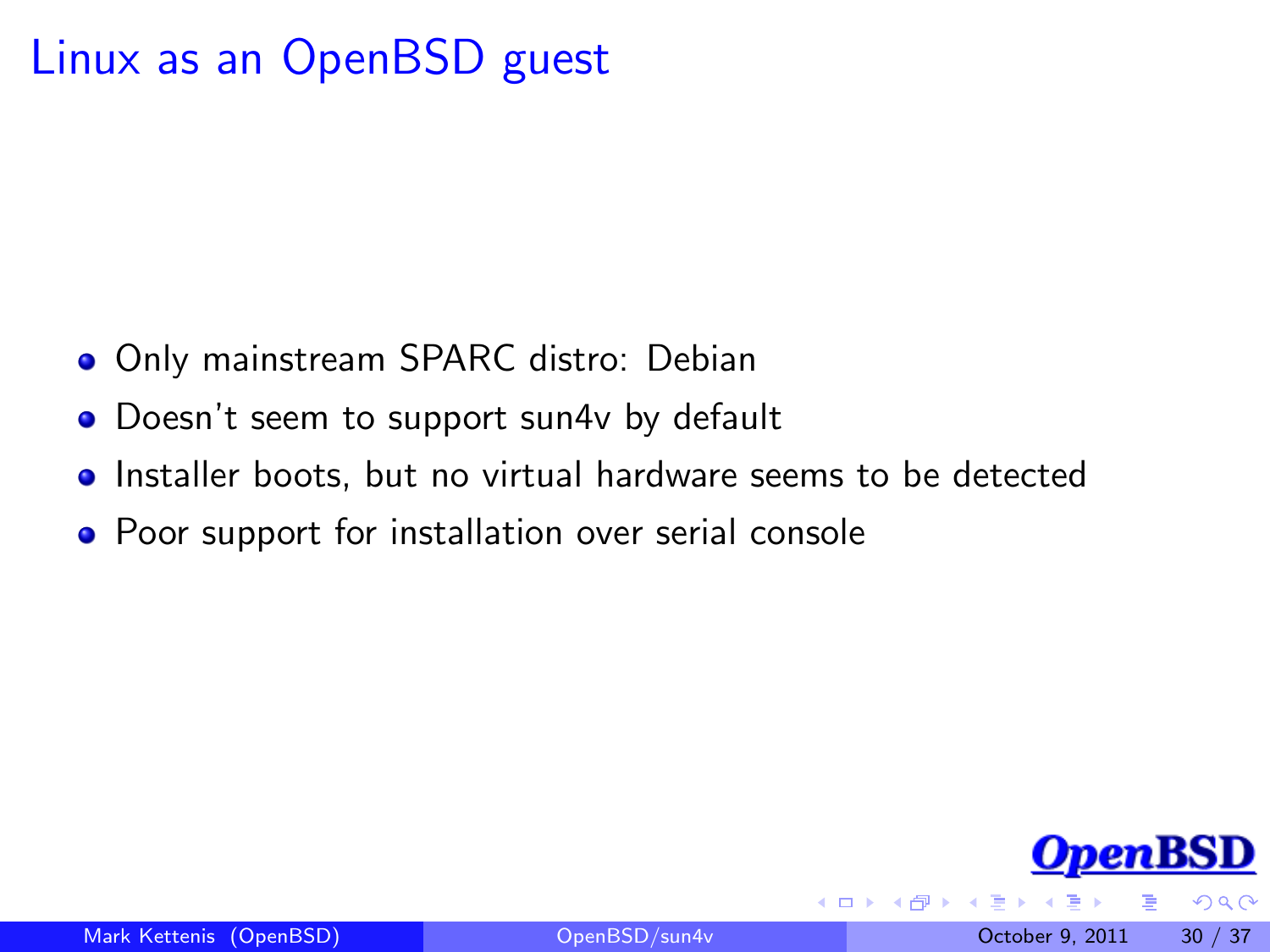## **Outline**

#### **[Introduction](#page-2-0)**

- 2 [History of 64-bit SPARC](#page-3-0)
- 3 [Step 1: OpenBSD on "bare metal"](#page-8-0)
- 4 [Step 2: OpenBSD in a guest domain](#page-15-0)
- 5 [Step 3: OpenBSD in the primary domain](#page-23-0)
- 6 [Future improvements](#page-30-0)



<span id="page-30-0"></span> $200$ 

4 0 8

n ⊳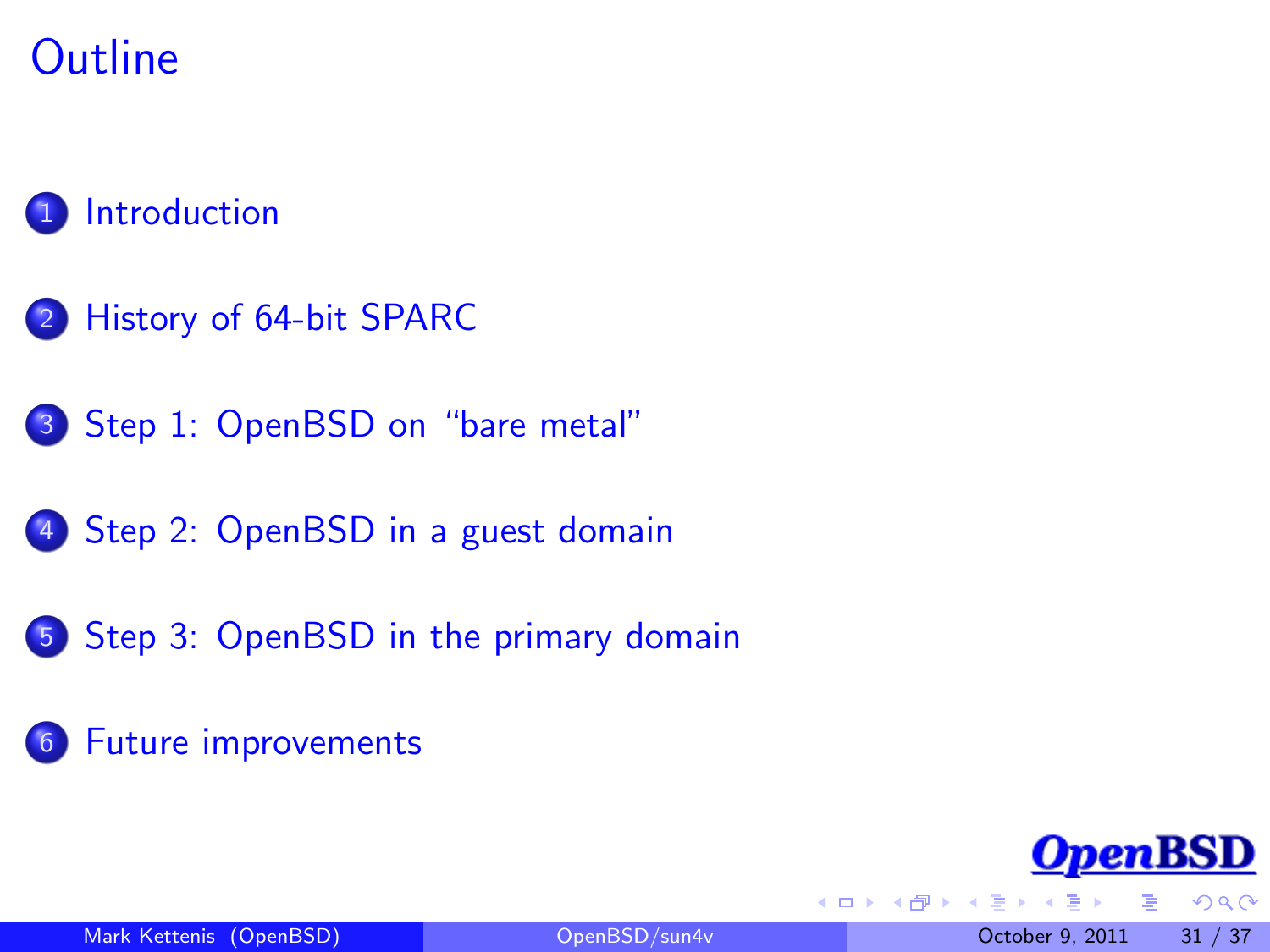## Domain Configuration

Currently only possible using Solaris:

- Reconfigure domains
- Start domains
- Stop domains

Needs to be possible from OpenBSD Status:

- Start/Stop works; needs some cleanup.
- Reconfigure under investigation; lots of code still to be written

Meanwhile: Keep a Solaris disk around!

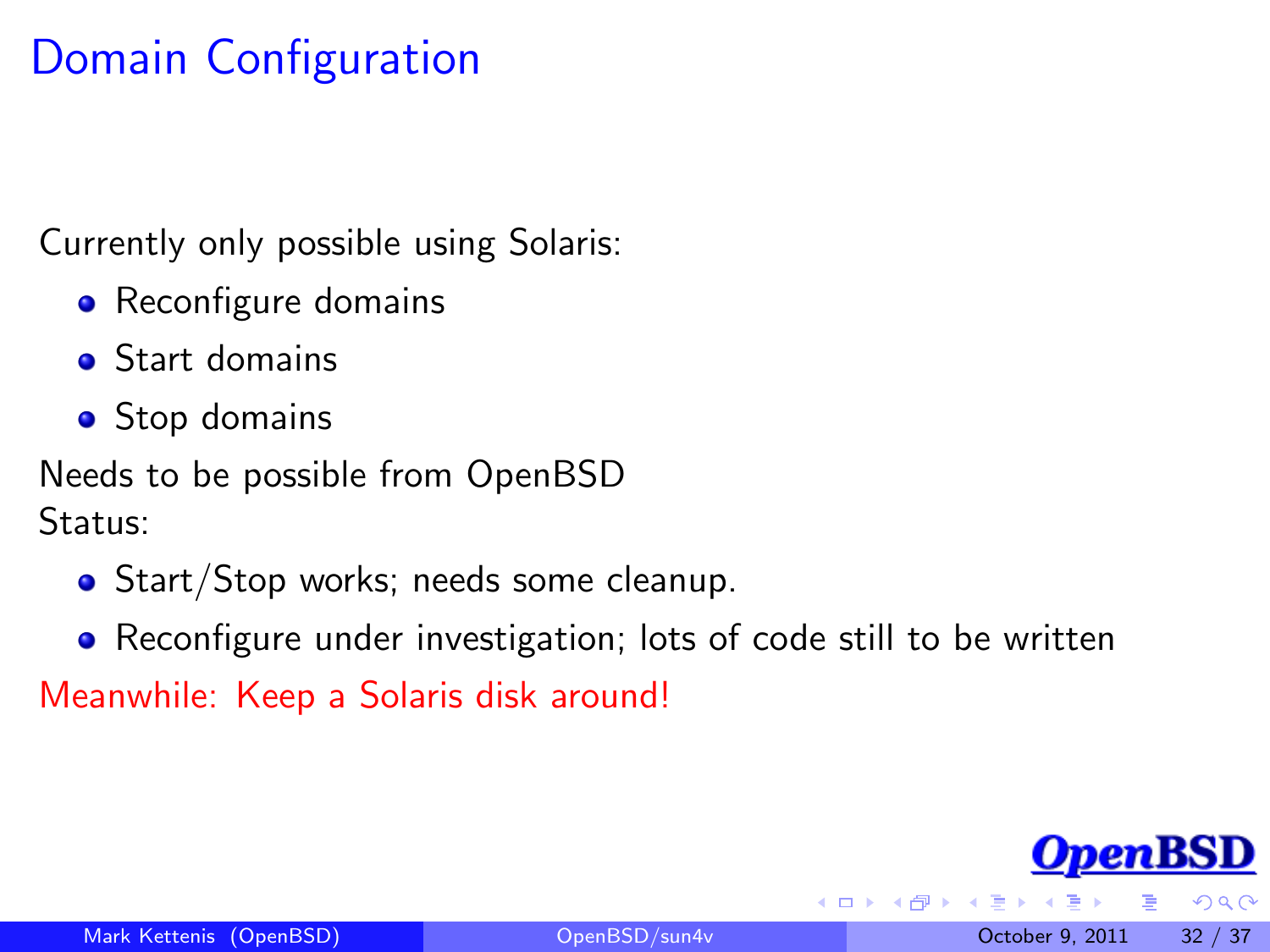Hypervisor specification defines protocols to assist manageability: domain-shutdown Request graceful shutdown domain-panic Request panic dr-cpu Dynamic reconfiguration for virtual CPUs OpenBSD needs to implement these protocols... ...but currently doesn't.



<span id="page-32-0"></span> $\Omega$ 

4 **D** F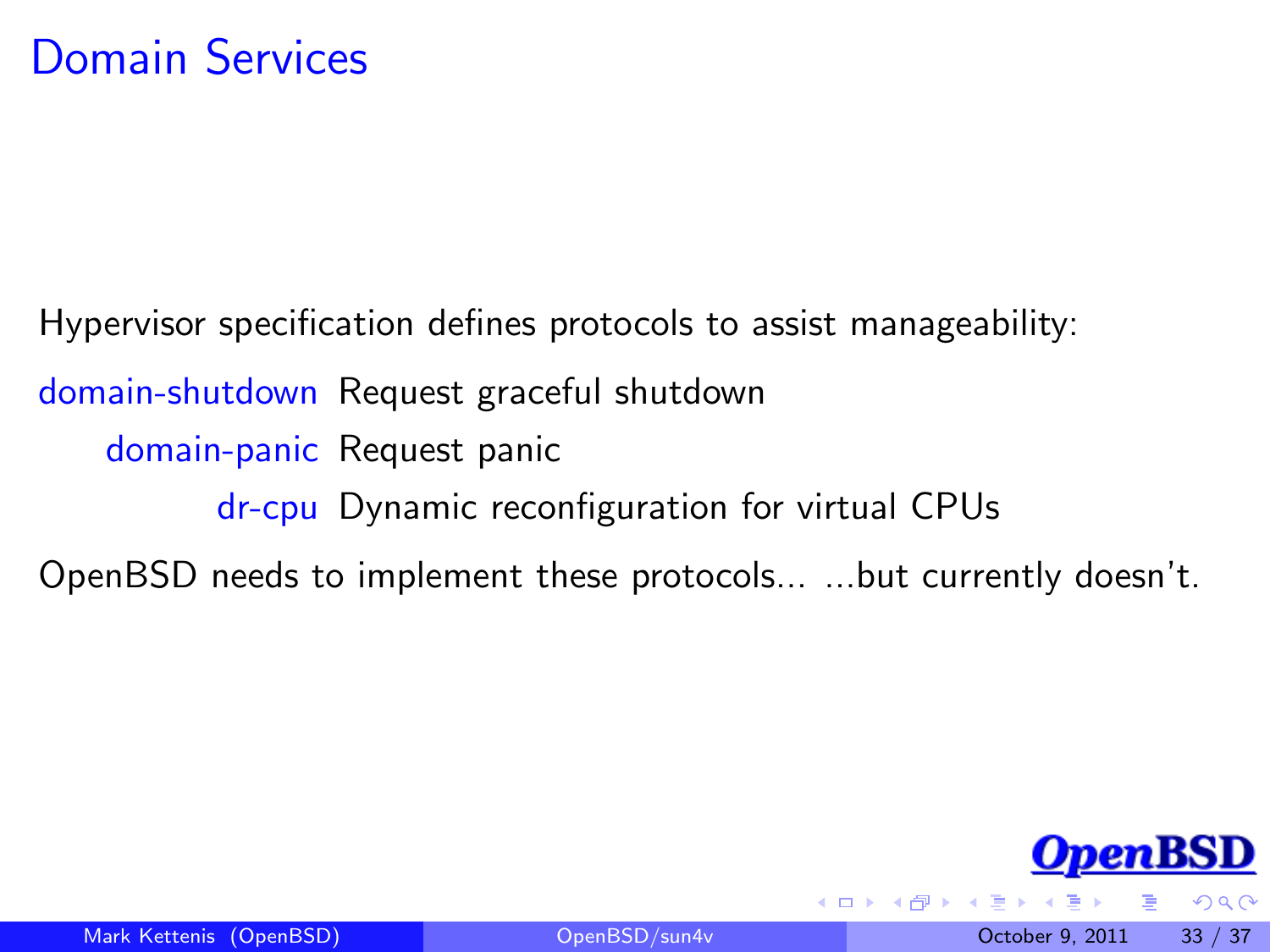## Support for Neptune

Neptune is Sun's 10GigE network interface

- On-chip on UltraSPARC T2 (and SPARC T3?)
	- but 10GigE only (need XAUI card  $+$  XFP)
	- $\triangleright$  virtualizable
- Companion chip for UltraSPARC  $T2+$ 
	- GigE or 10GigE (with XAUI card  $+$  XFP)



dlg@ needs to unslack! Or if somebody could donate a XAUI card  $+$  X[FP.](#page-32-0)[.](#page-34-0).



 $\Omega$ 

Mark Kettenis (OpenBSD) [OpenBSD/sun4v](#page-0-0) October 9, 2011 34 / 37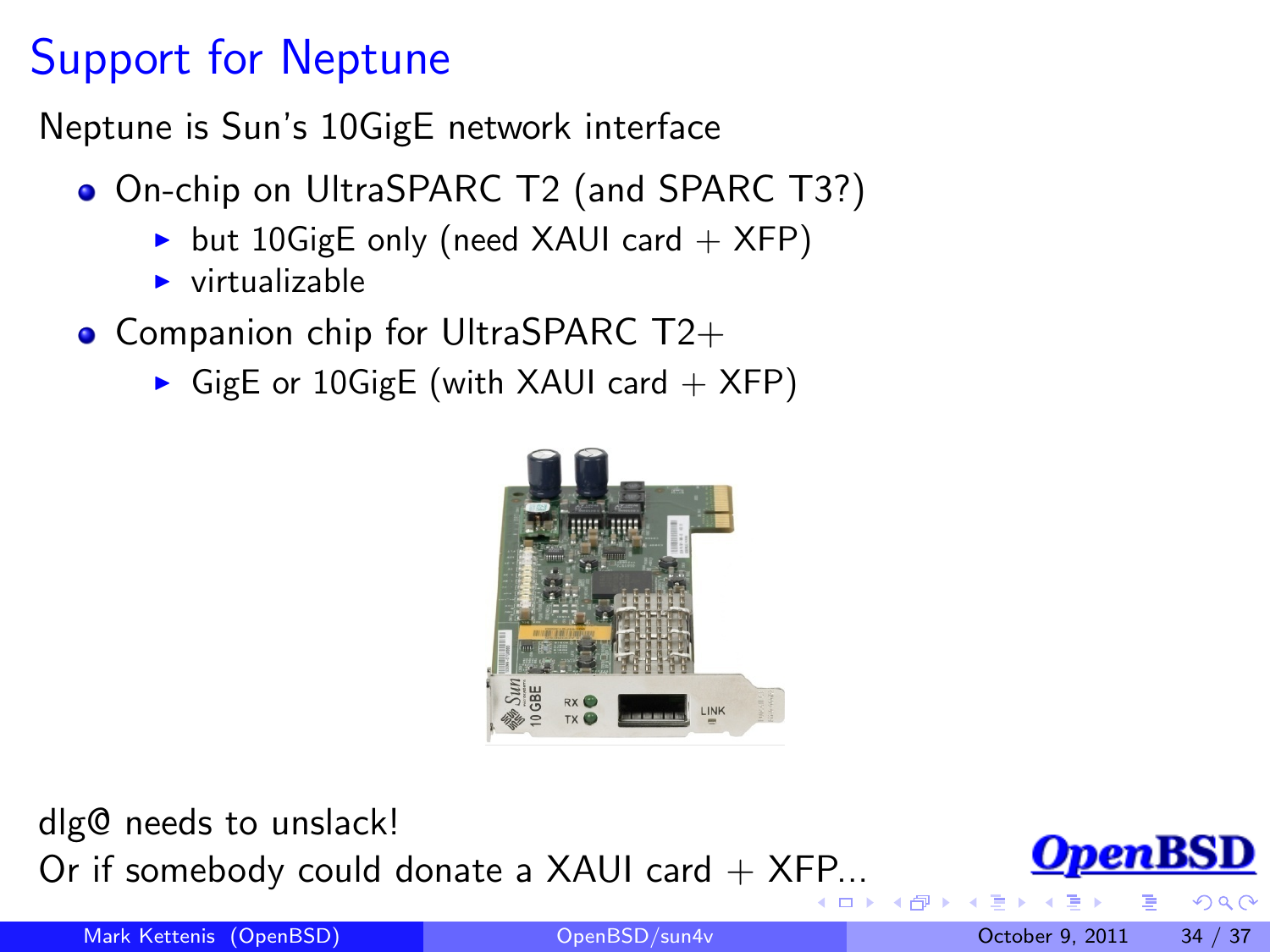# OpenBSD on Oracle SPARC T3?

SPARC T3 not radically different from UltraSPARC T2



OpenBSD should run, especially in a guest domain...

...but nobody tried this yet.

No chip-specific hardware documentation available Hypervisor draft available

Mark Kettenis (OpenBSD) [OpenBSD/sun4v](#page-0-0) October 9, 2011 35 / 37

<span id="page-34-0"></span>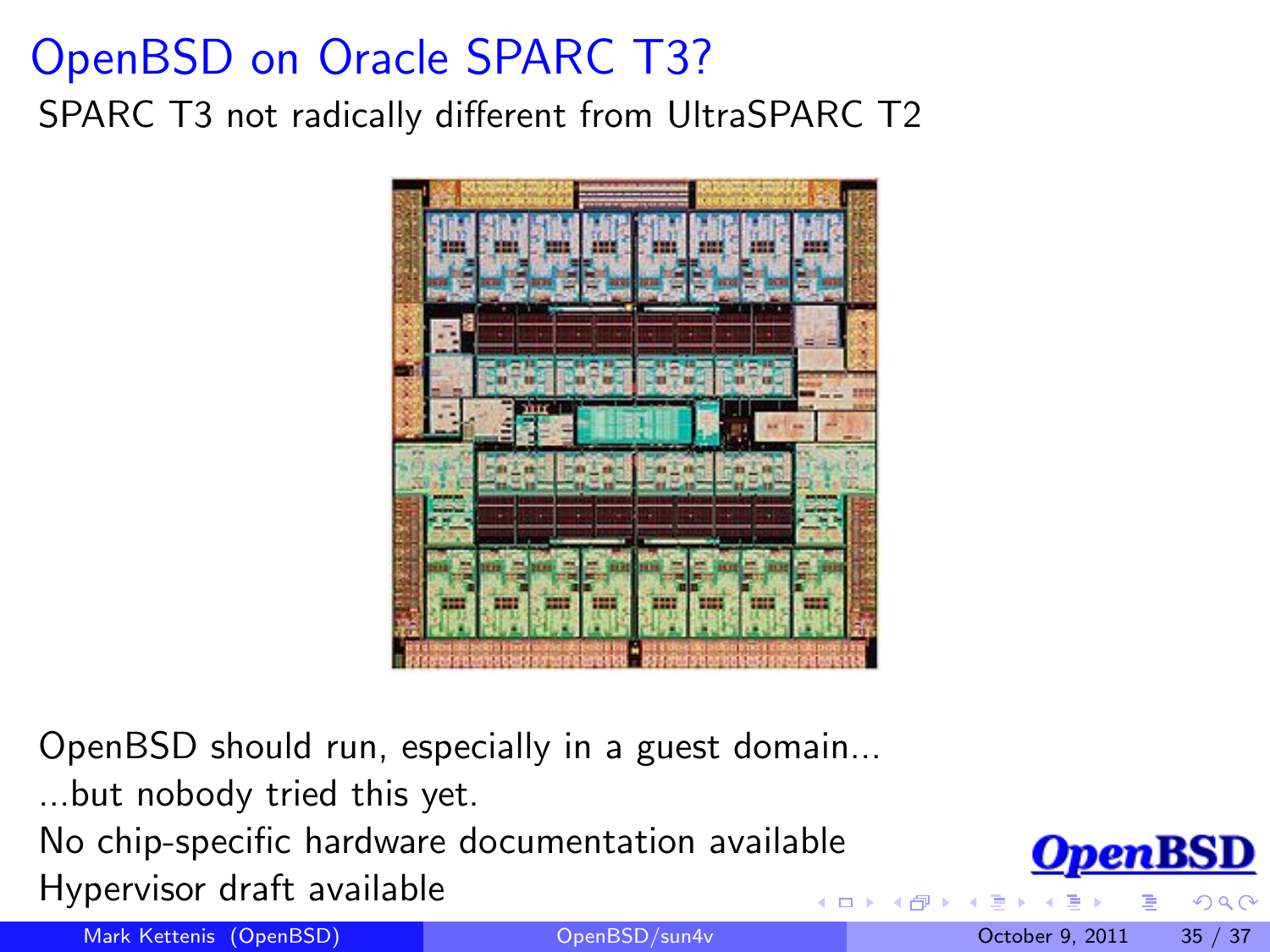## OpenBSD on Oracle SPARC T4?

- SPARC T4 has a new core
- Better single-thread performance
- OpenBSD might run, especially in a guest domain
- No chip-specific hardware documentation available



 $\Omega$ 

 $\leftarrow$